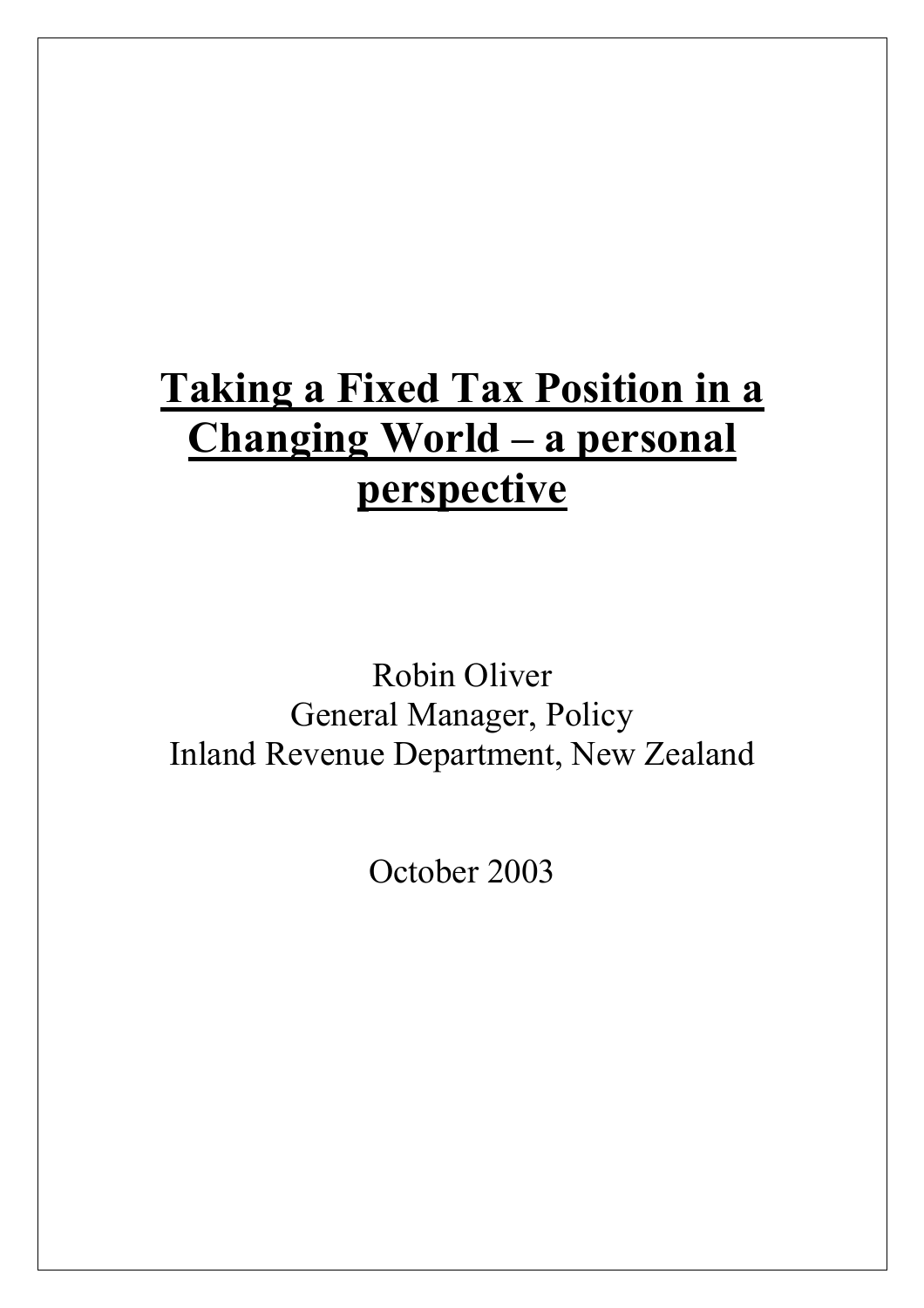### **1. Introduction**

Since the early 1990s the fundamentals of our tax law have remained relatively stable. We continue to have a tax system reliant on GST and income tax. Over this period, individual income tax has remained moderately progressive, compared with the pre-1984 tax scale. Capital gains remain untaxed and the corporate rate and imputation remain the same. There was a period of very radical tax reform from 1984 through to the early 1990s and since then a period of consolidation.

Nevertheless, we continue to have, on average, two substantial taxation bills introduced into Parliament each year. While the changes involved tend to be at a detailed level, they are nevertheless considerable. This means that tax practitioners operate in a world with ever changing rules, which is difficult for them.

It is certainly easier to base tax advice on a known quantity such as the law. Practitioners are trained in the interpretation of the law and various tax rules. This is their area of comfort. Consideration of how the rules might change and what impact that may have is speculation. It is outside the normal area of training for an accountant or a lawyer and draws more from the disciplines of politics and economics than from law or accountancy.

The issue posed by this paper is whether tax advice that does not take into account the prospect of legislative change is in fact adequate. My view is that it is not adequate and that advisors need to anticipate change. This might reduce the surprise some people seem to have when the law is changed and their transactions are affected by that change. If practitioners should be conscious of, and anticipate, legislative change, the second question is how to do so in a sensible and professional manner. As previously noted, this requires skills beyond those acquired through a study of accountancy and law. This paper aims to provide some thoughts and guidance on this point.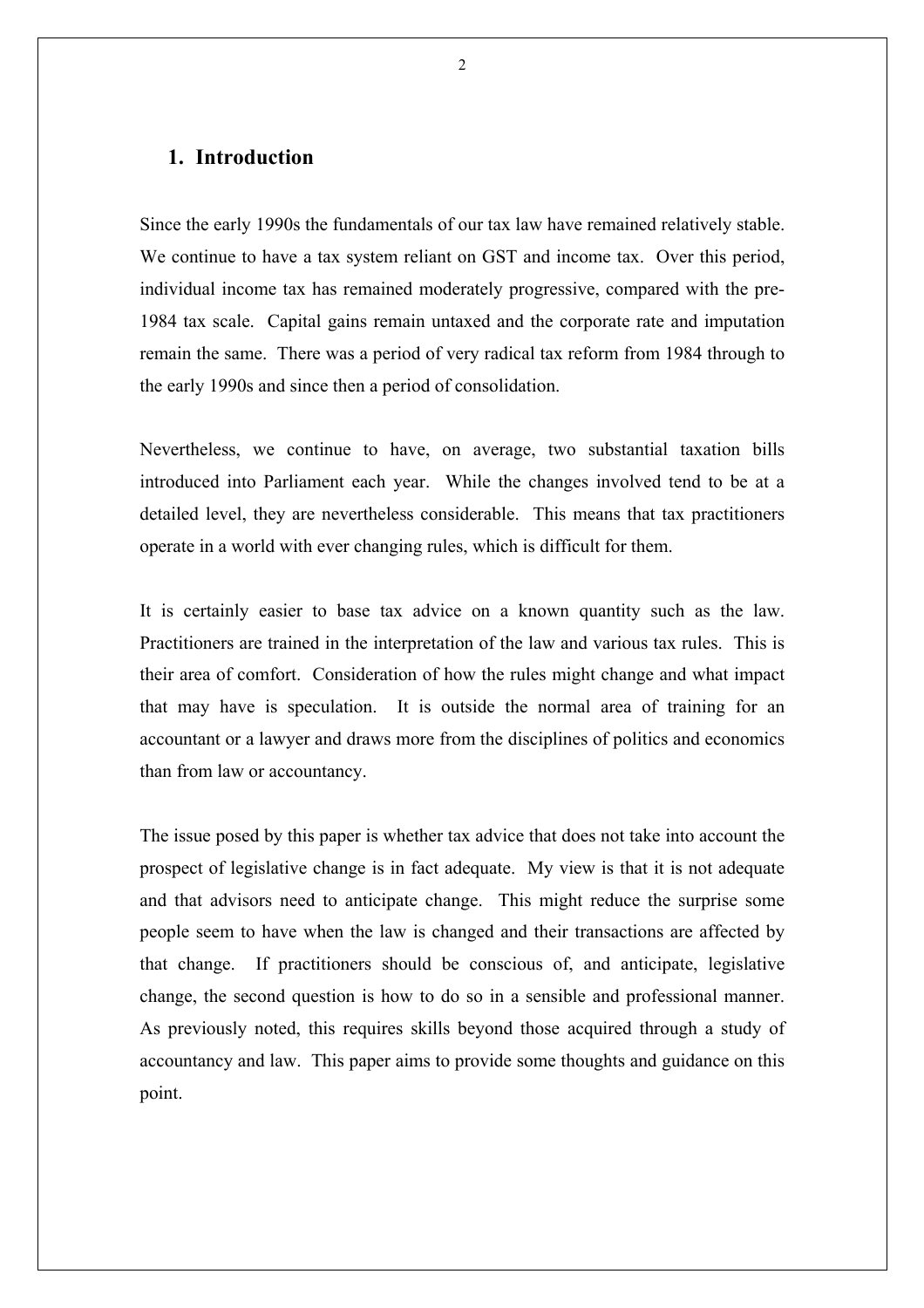I offer my own personal perspective on this issue. I do so as a senior tax policy advisor to the New Zealand government. However, on issues such as retrospectivity and grandparenting the views expressed are my own, and may not in particular instances necessarily be those of the government or indeed officials. Nevertheless, as the examples given demonstrate, the views provided here do seem to be reflected in practice.

The paper first of all considers the case for certainty of tax law and whether certainty is always desirable. That section concludes that certainty in the tax area, as elsewhere, has benefits, but certainty can incur a considerable cost. As a result, one should not assume that tax law will be fixed. That being the case, the paper considers the various ways a client may be affected by tax law change. The first case is where the law changes prospectively but this affects the future tax position of a transaction already entered into. This, usually adverse, result can be offset by grandparenting provisions. But in what circumstances are grandparenting provisions likely and in what circumstances are they less likely? The impact on a client is greatest when a law change is retrospective. While the general position of governments has been to avoid retrospectivity, it can arise. When is this most likely? What protections are often given and in what circumstances? Finally, the paper considers the case of law changes being announced by Ministers with legislation to follow. In what circumstances is this most likely?

#### **2. Certainty in tax law**

Certainty in tax law can be justified on jurisprudential grounds as well as economic or policy grounds. This paper focuses on the latter. The jurisprudential arguments over certainty and its relationship to the rule of law have been extensively covered by the literature, and those interested should refer to that. It is briefly canvassed in section 4 of this paper.

From an economic or policy perspective, certainty is a benefit. Certainty reduces risk and risk is a cost. This can be illustrated by the example of an investor, who is interested in its after-tax rate of return. If the tax position is certain, an investment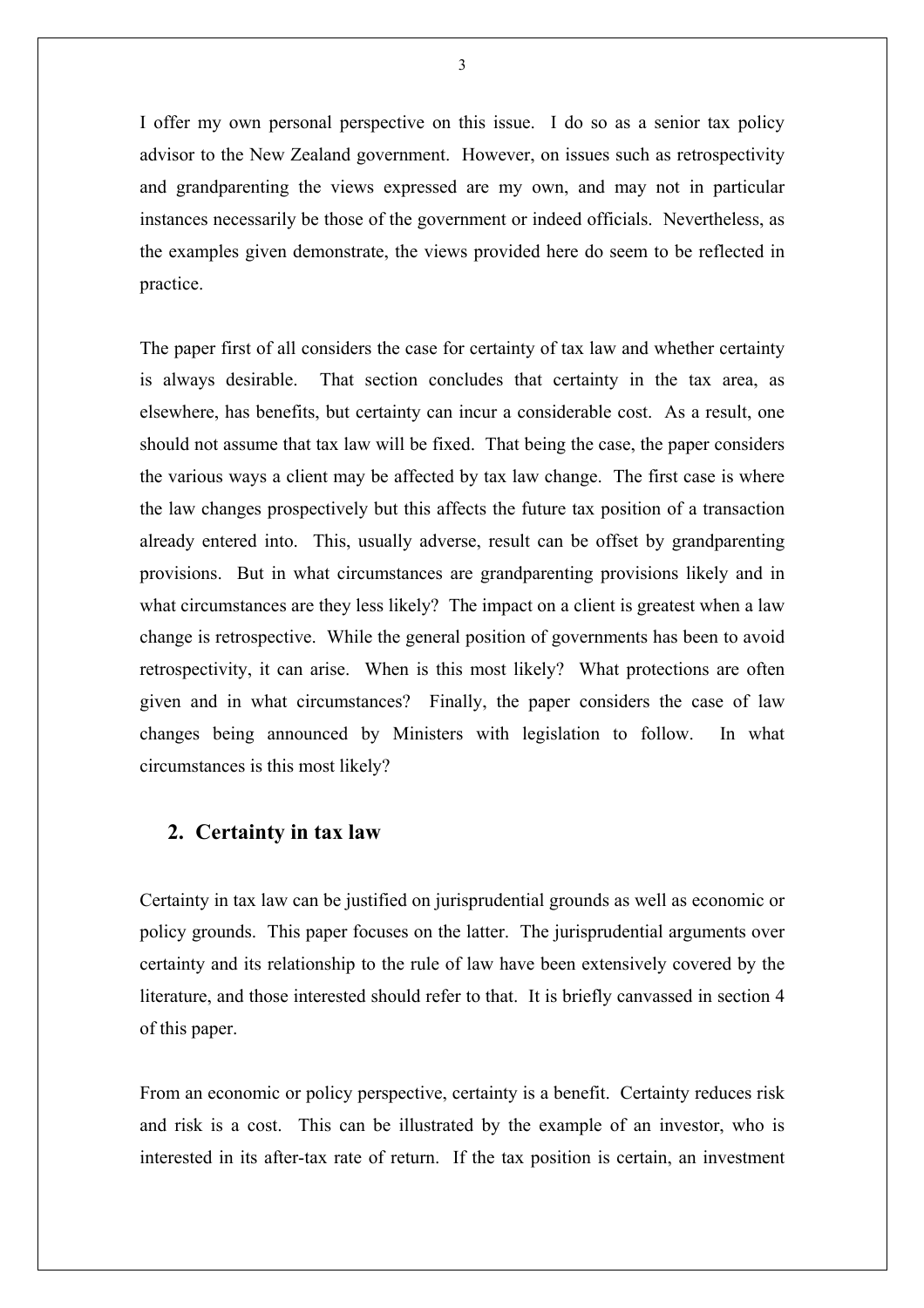will be undertaken up to the point that it meets the investor's required rate of return. If the tax law and, therefore, tax position is uncertain, the expected after-tax rate of return falls. That is because the probability of an unfavourable tax change must be factored into the expected rate of return. Since that means that some investment will not meet the required rate of return, the level of investment in the economy is reduced.

Another way of looking at this is that the evidence is overwhelming that a prerequisite for a highly performing economy is clear property rights. For example, it is difficult to gain the benefits of trade when it is unclear who owns tradeable items. A person's tax position may be seen as a property right that should be as clearly defined as possible.

While this seems clear, it does not necessarily lead to the conclusion that tax law should be certain and fixed for all time. Uncertainty incurs risk and thus costs, although the risk can itself be removed only at a cost. Take, for example, fluctuations in foreign currency pricing under our floating exchange rate. This imposes costs on business, being the costs of fully hedging positions, if indeed that is practical. Theoretically, the government could remove this cost by fixing the exchange rate, but that also has costs. A floating exchange rate absorbs the impact of external economic changes (such as changes in export and/or import prices). Under a fixed exchange rate that impact must be absorbed by wage and price levels or unemployment. Thus, various governments have concluded that although a floating exchange rate imposes costs on business, those costs are justified.

In the same way, a tax law that is not fixed imposes costs by way of risks and uncertainty. However, a fixed tax law would impose costs. It would, for example, place all the burden for maintenance of the government's fiscal position on expenditure. It would also leave the government unable to alter the law to reflect changing views of equity, and it would provide no mechanism for countering the degradation of the tax base resulting from the activity of tax advisors or, for that matter, for correcting mistakes harmful to taxpayers.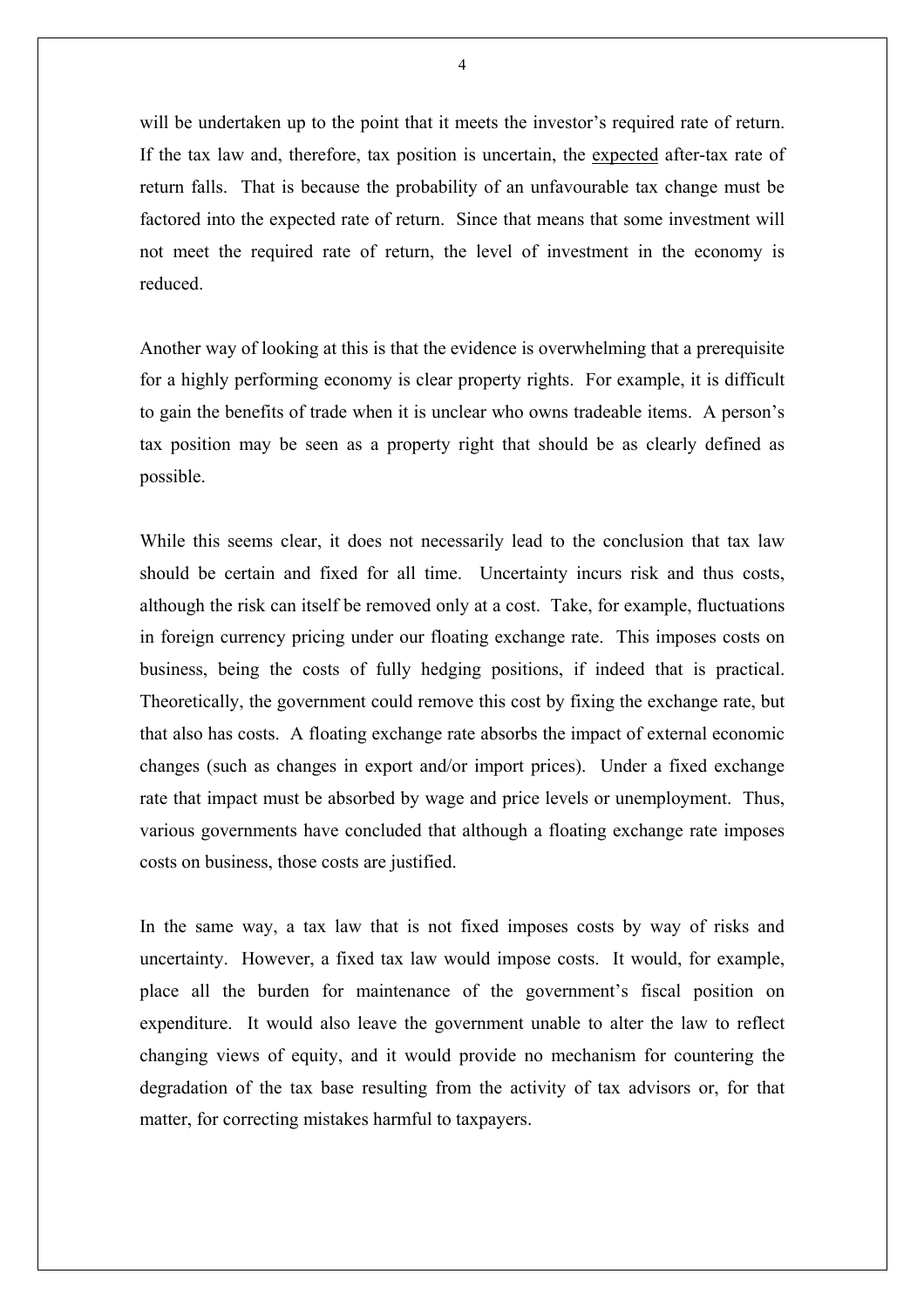There is no instance that I know of where tax law is fixed. We need to accept that tax law is forever changing, although we also need to bear in mind that any change needs to be justified because each change incurs a cost.

#### **3. Prospective tax law changes and grandparenting**

Given that tax law will change, it is important to consider how that will affect clients. I look first at the 'base case', where the law has changed, but prospectively. This means that the new law comes into place only for income derived or expenses incurred after date of enactment or some later date.

I call this the base case because it seems to be consistent with the view that laws should generally be prospective. In the sphere of criminal law, the principal that underlies non-retrospectively is relatively easy to describe. A prime purpose of criminal law is to modify behaviour. If I act in a way that is lawful but, retrospectively, and contrary to my expectations, the law is changed to make my actions unlawful, then I am subject to criminal sanctions, and the law cannot be said to be achieving its objective of modifying my behaviour. The law is then being misused. The costs of uncertainty are not outweighed by the benefits of the law change. Arguably there are exceptions to this, such as the Nuremburg Trials, but it is a useful guiding rule.

We use the same guiding rule in the tax area, but in the area of economic regulation (including tax) the issues are not as clear as in the criminal area. Where actions are motivated by economic costs and benefits, the law change alters the economic cost/benefit calculus. The mere fact that the law change takes effect prospectively does not protect people from the impact of that change.

Take the hypothetical example of the government taxing the capital gains of rentiers of housing accommodation. Even if the law took effect after enactment, an existing rentier would still face a tax on their capital gain, reducing the expected after-tax return from the transaction.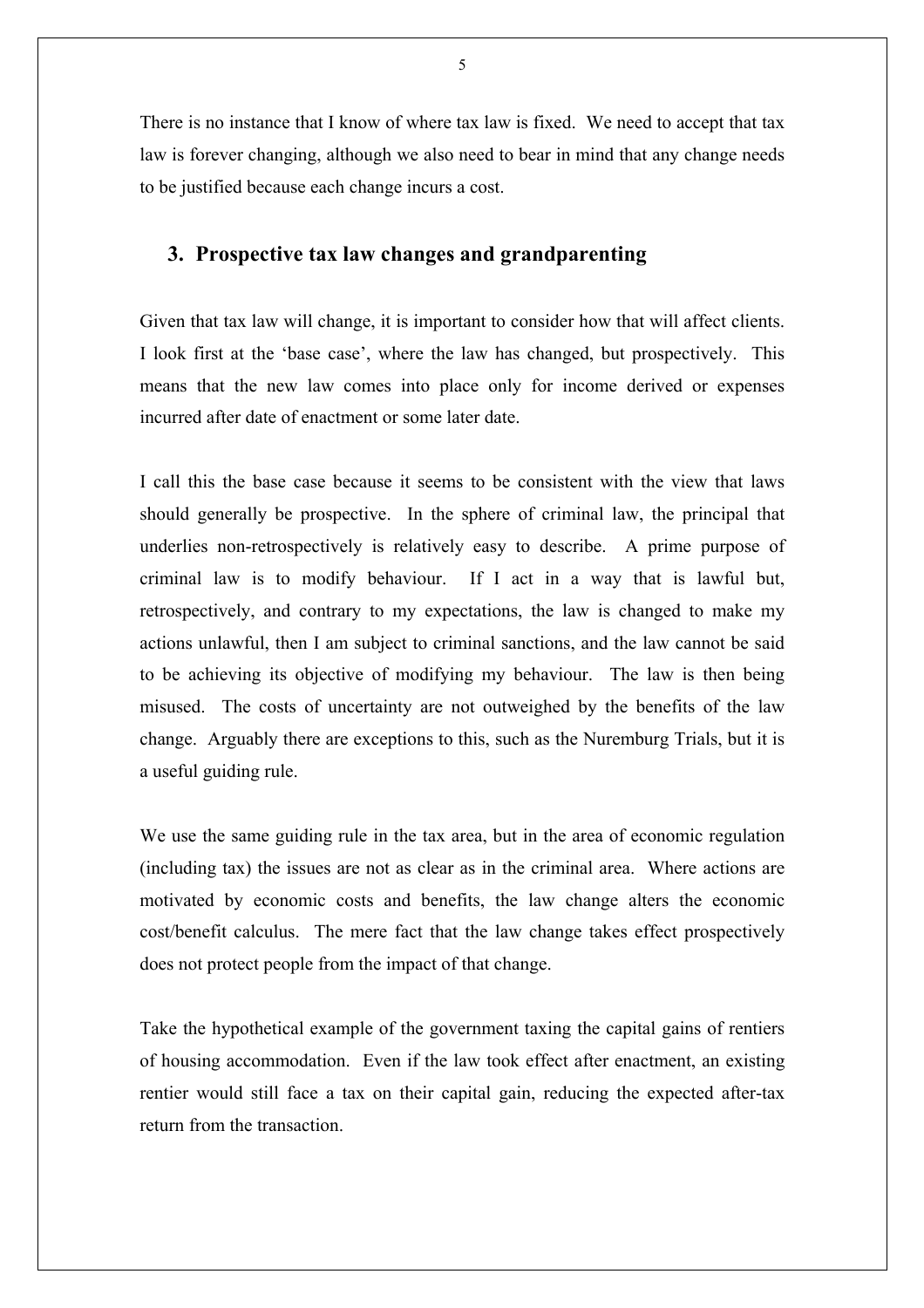One approach to provide for this is grandparenting – not applying the law to transactions entered into before the proposal to change the law is announced. This will still not necessarily leave past actions unaffected by the change in the law. That is because the change in law can be capitalised into asset prices affecting all existing asset holders, including those who are grandparented.

Take again the example of a capital gains tax on rentiers. The immediate affect of such a tax is likely to be a reduction in the return on rental accommodation as an investment (assuming there is an expectation of capital gain built into the rental return). The reduction in the return from rental accommodation in the first instance could be expected to reduce the value of all rental accommodation assets. This, in turn, is likely to reduce investment in the rental area, leading to the reduction in the supply of rental accommodation. That reduction in the supply over time should result in an increase in rentals, assuming demand for accommodation is unchanged. The value of rental assets should then increase again but only back to its original level if the full burden of the tax is borne by those who are renting. The point is that even those who are grandparented and not taxed on the capital gain may be subjected to the effects of the tax through changes in asset prices. They still receive the benefit of a tax-free capital gain, but the capital gain may be lower.

Grandparenting is not therefore seen as appropriate with respect to broadly based tax changes affecting sectors of the economy where relative asset prices are changed. If sectors are to lose or gain tax concessions, the policy intent is to alter relative after-tax rates of return and thus asset prices. Grandparenting does not make sense in this context. Nor is grandparenting generally seen as appropriate where the protection afforded is likely to apply for long periods of time. While that can add certainty for protected taxpayers, the cost is ongoing inequities with a different tax treatment being applied to people undertaking the same activity. It is for that reason that officials did not recommend to the government that existing transactions be grandparented in the case of the proposed deferred deduction rules.

Instead, grandparenting is generally limited to transactions of a specific nature that can be expected to be completed in a relatively short time. In that case there is a close similarity with the transaction that has been completed before enactment and that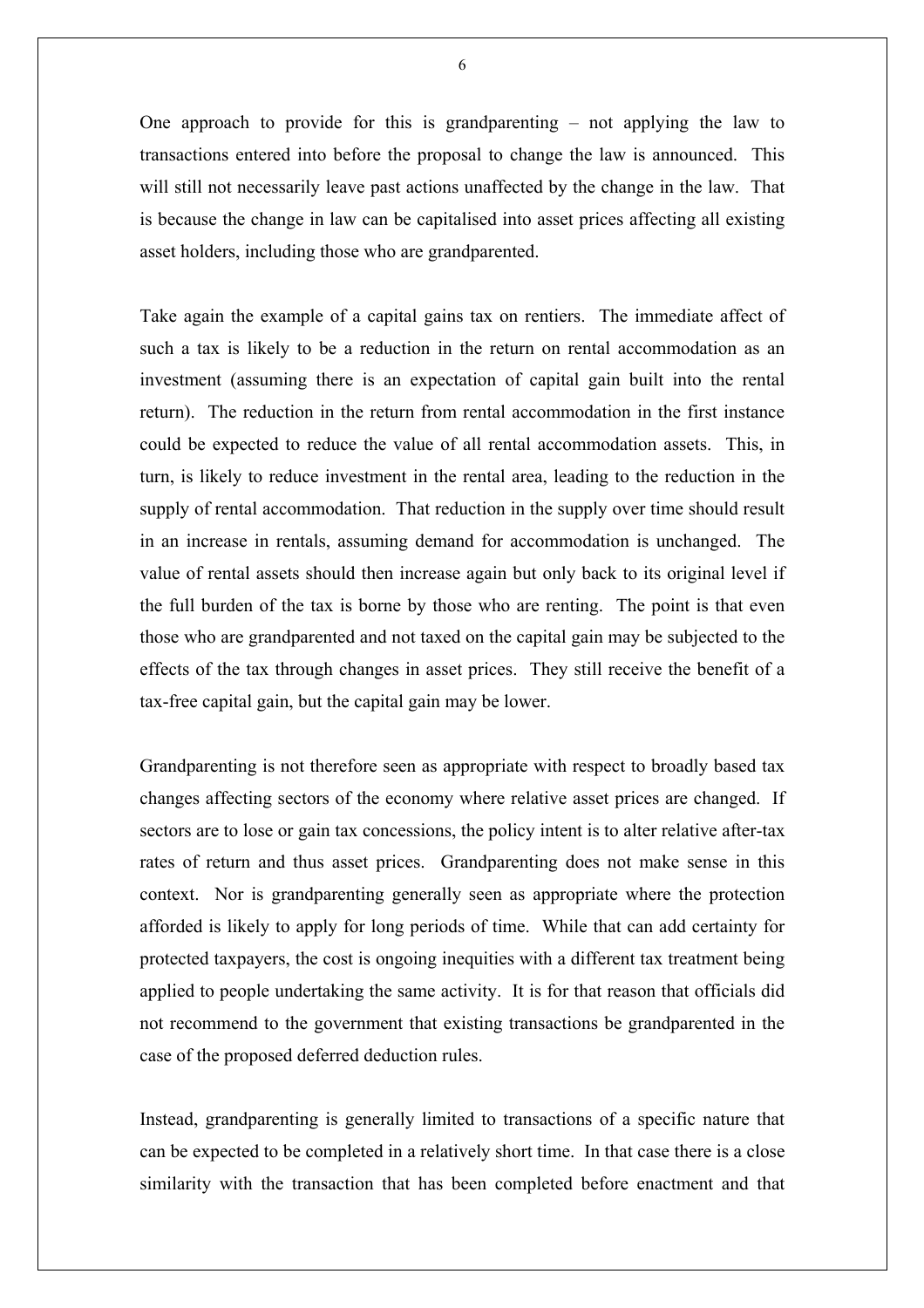would thus not be affected by prospective legislation. In that case, the benefits of greater certainty in allowing contracts to be completed as contemplated by the parties, seems to outweigh the cost (mostly fiscal) of grandparenting.

A case in point was the change to the petroleum mining rules in the Taxation (Relief, Refunds and Miscellaneous Provisions) Bill enacted in 2002.

The amendment prevented the disposal of a petroleum mining entity giving rise to what amounted to double deductions. The fiscal implications were significant, and it was proposed that the measure apply to transactions entered into after the date of announcement. Given the fiscal risks, it would not have been feasible to propose such a measure with effect from a future date. Making it apply from announcement allowed for consultation through the select committee process. This proved worthwhile since it was at this stage that it became clear that an uncompleted transaction might be affected. The select committee agreed to make the measure effective from announcement but grandparented binding contracts entered into before the date of announcement. The distinction between a completed transaction and a binding contract entered into did not justify a different tax treatment. The benefit of people being able to enter specific transactions and being able to rely upon existing law governing those transactions justified grandparenting.

Grandparenting provisions are not always taxpayer-friendly. On some occasions it has been seen as justified to grandparent existing transactions and not give them the more favourable tax treatment open to new transactions. The argument is that the more favourable treatment incurs a fiscal cost in order to encourage a particular activity such as increased investment. Providing this to past transactions incurs the fiscal cost but, because the transactions have already taken place, there is no corresponding benefit. One example of this is the McLeod Review proposal to provide a lower tax rate for foreign direct investment after date of implementation but retain a higher rate for existing investment.

Another example of grandparenting that can be unfavourable to taxpayers is the depreciation rates. Our depreciation rates are set out in the table below.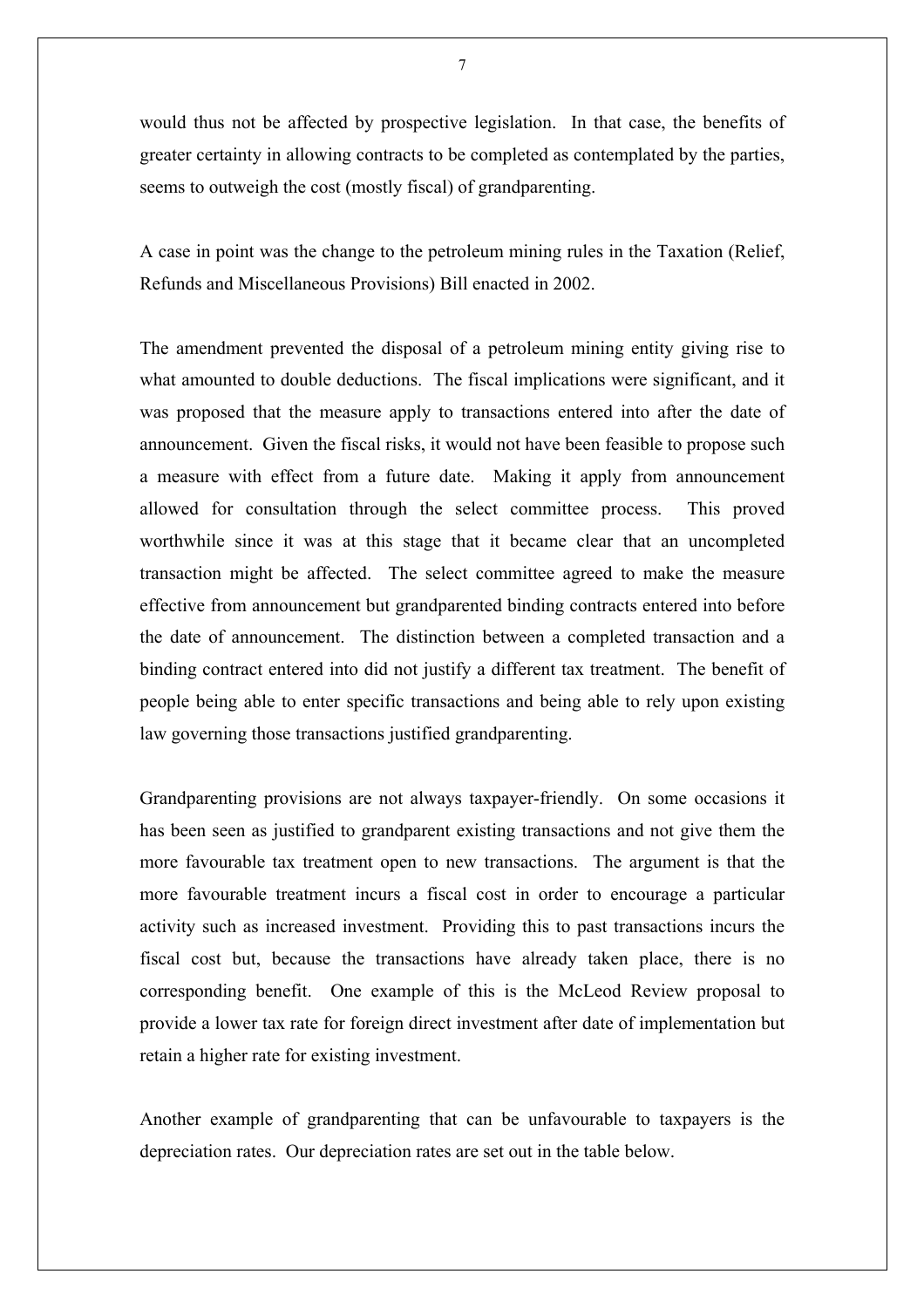| <b>DATE OF ASSET PURCHASED</b>   | <b>DEPRECIATION RATES</b>                                             |
|----------------------------------|-----------------------------------------------------------------------|
| 1995/1996 and later              | Generally economic rates plus 20 %<br>uplift                          |
| 1 April 1993 – 1994/5            | Old schedule rates plus 25% uplift or<br>economic rates and no uplift |
| 16 December 1991 – 31 March 1993 | Old schedule rates plus 25% uplift                                    |
| 15 December 1991 and earlier     | Old schedule rates                                                    |

This enormously complex grandparenting aimed to minimise the fiscal cost of more generous depreciation rates while being as fair as possible to different taxpayers in different positions.

## **4. Retrospective law changes**

As previously noted, New Zealand governments have adopted a general policy of not enacting retrospective tax legislation. This is in accordance with long-standing constitutional and jurisprudential principles that retrospective legislation is unjust, and contrary to the rule of law and proper legislation. This general doctrine can be traced back to the statement by Thomas Hobbes in 1671:

"No law made after a fact done, can make it a crime because a positive law cannot be taken notice of, before it be made, and therefore cannot be obligatory,"1

These views were echoed by Blackshore in his *Commentaries on the Laws of England.* This aversion to retrospectivity is expressed in many forms. The following are examples:

<sup>&</sup>lt;sup>1</sup> T Hobbes *Leviathan*, Cambridge University Press, Cambridge, 1904 at 212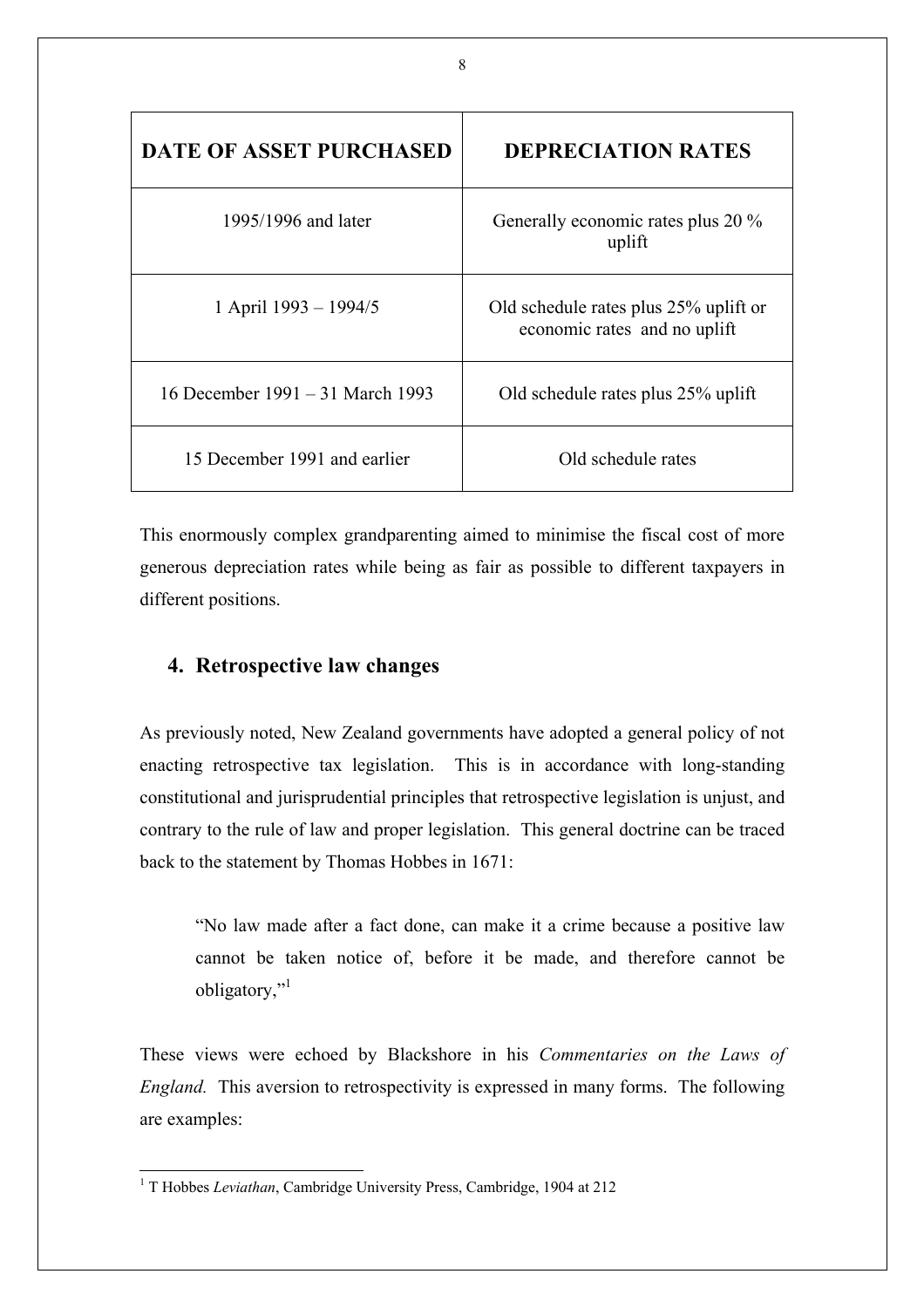(a) The common law presumption against interpreting statutes to have retrospective effect. An example is the following observation by Gault J in the New Zealand Court of Appeal.

"The principle against retrospective criminal liability and retrospective increased penalties is well established. The reasons for the principle in terms of prior direction or deterrence and the consequent possibility of knowing compliance, and justice, in not being subject to unknowable penalties are long established and impregnable."2

This common law presumption is reflected in section 7 of the Interpretation Act 1999, which states: "An enactment does not have retrospective effect."

- (b) International instruments such as the Universal Declaration of Human Rights.  $3^3$
- (c) Constitutional instruments such as the Constitution of the United States of America. Article 1 (a) (3) of that Constitution states: "No bill of attainder or ex post facto law shall be passed."
- (d) New Zealand statutes. Section 10A of the Crimes Act 1961 states that: "No person shall be liable in any criminal proceedings in respect of an act or omission by him, if at the time of the act or omission, the act or omission did not constitute an offence." Section 26 of the New Zealand Bill of Rights Act 1990 provides the same protection as the Crimes Act and section 25 (g) of the New Zealand Bill of Rights Act protects people from penalty increases prior to sentencing. Section 7 of the Act requires the Attorney General to report to Parliament any provision of a Bill that appears to be inconsistent with that  $Act<sup>4</sup>$ .

 $\overline{a}$ 

<sup>&</sup>lt;sup>2</sup> R v. Poumako [2000] 2 NZLR 695

 $3$  Article 11 $(2)$ 

<sup>&</sup>lt;sup>4</sup> Standing Order 260 requires the Attorney General to report before the second reading is passed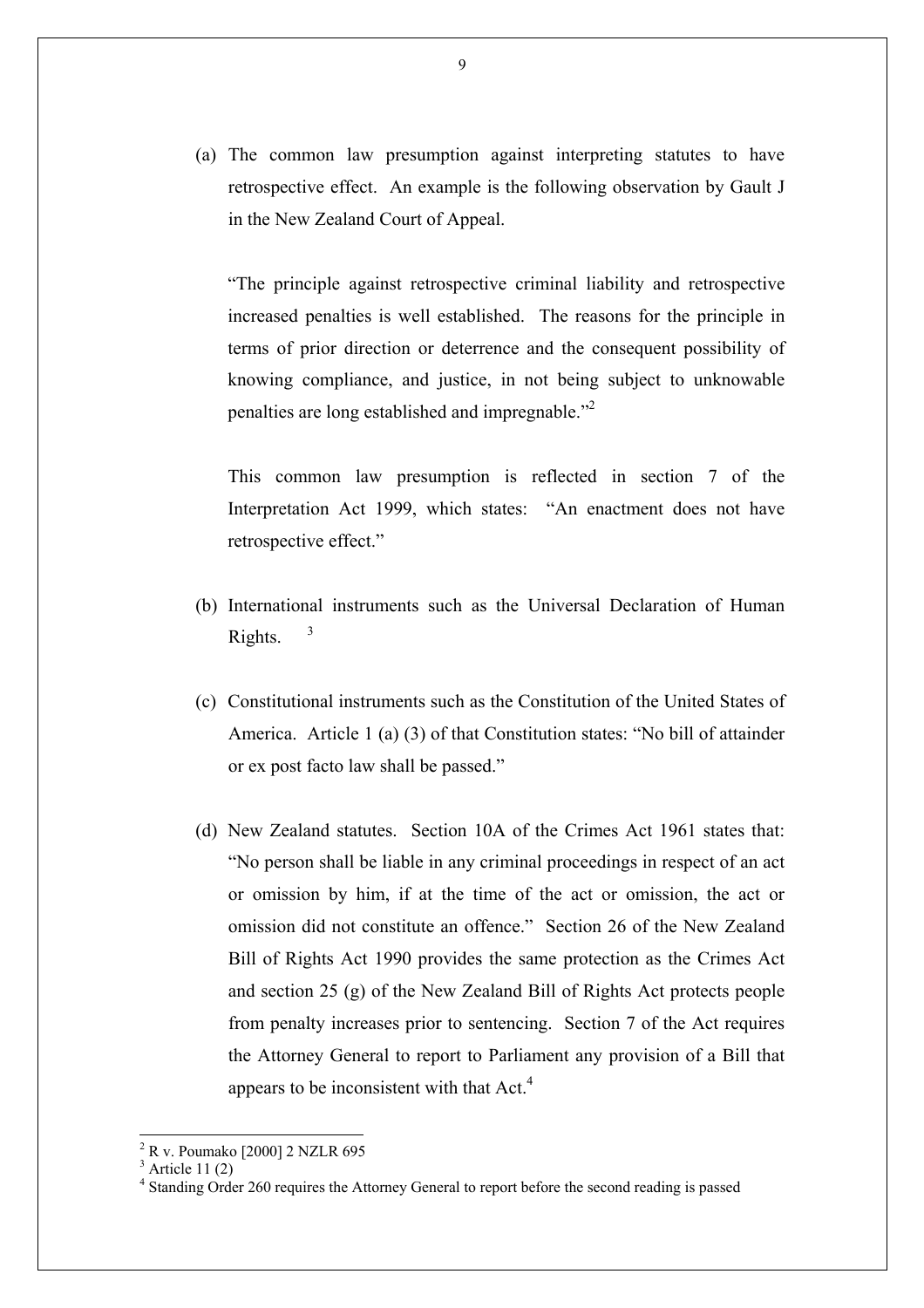The jurisprudential aversion to retrospectivity is thus entrenched in international and New Zealand law. It is to be noted, however, that with the exception of the general presumption against retrospectivty in the common law and the Interpretation Act 1999, this is normally limited to the area of retrospective criminal sanctions. For example, although the United States Constitution may have been open to a wider interpretation, the US Supreme Court has limited the prohibition on "ex post facto law" to criminal law. $5$ 

The general presumption against retrospectivity is nevertheless reflected in the general policy approach in the tax area because of its foundation in ideas of fairness, justice and the economic benefits flowing from operating under certain law.

It needs to be appreciated, however, that whereas the concept of criminal retrospectivity is relatively easy to define as set out by Hobbes in the seventeenth century, what is meant by retrospectivty in the tax and civil areas generally is not such a clear concept. For example, in a letter to the Finance and Expenditure Committee, dated 31 July 2001, on the Taxation (Annual Rates, Taxpayer Assessment and Miscellaneous Matters) Bill 2001<sup>6</sup> officials identified three views on retrospectivity in jurisprudential literature. Retrospective legislation can be seen as:

- (a) any change in the law, or
- (b) any law that affects a prior action of a person, or
- (c) any law that defeats the rational and legitimate expectation of those to whom the law applies.

This means that it is difficult to base tax policy on the simple rule that tax legislation should never be retrospective. Even if the formulistic notion of retrospectivity is adopted so that no legislation should come into effect until after enactment, in practice this if often found not to be a guide to good policy.

 5 Calder v Bul (1798) 3 US 385

<sup>6</sup> See Annex A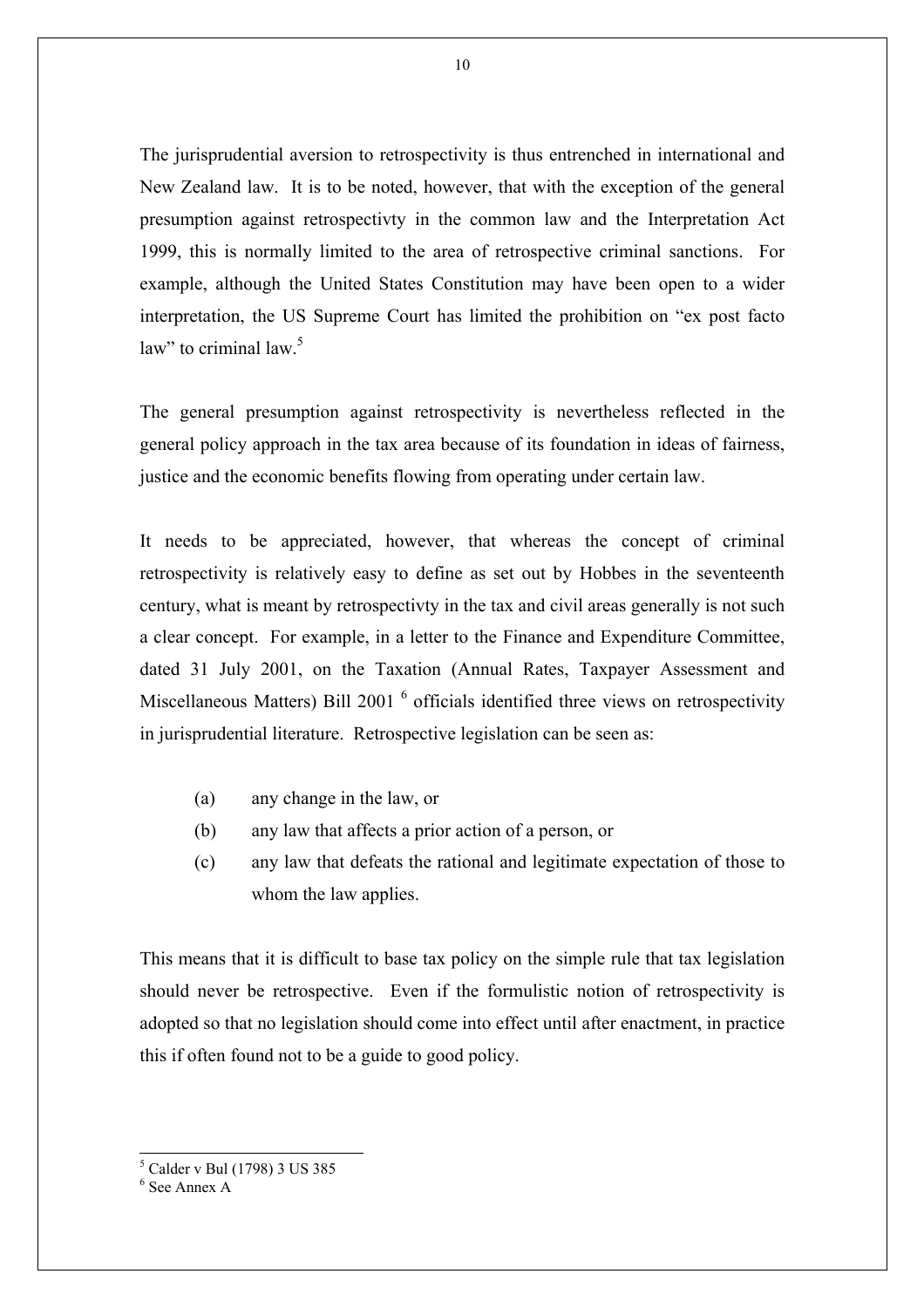This is illustrated by the Taxation (Annual Rates, GST, Trans-Tasman Imputation and Miscellaneous Provisions) Bill 2003, currently before Parliament. The Bill has 133 clauses. Of these, 27 (mainly GST) commence after date of introduction. Another 27 (mainly relating trans-Tasman imputation) commence on 1 April 2003. The remaining 87 clauses apply from various dates back to 1 July 1994. There does seem to be a lot of retrospective change and the Bill does not seem to be highly out of line with what can be expected in a tax bill. A closer examination of the bill reveals that what at first sight may seen highly retrospective is not in fact unreasonable.

The trans-Tasman measures are retrospective to 1 April 2003 so as to align implementation dates to the imputation year and to similar measures enacted in Australia. Making the measures effective from 1 April 2004 might improve "purity" but at a cost of a year's deferral of the advantage to taxpayers of wider crediting for New Zealand tax paid by trans-Tasman companies.

The most retrospective measure in the Bill is clause 103. That clause is retrospective back to 1 July 1994. However, the change it effects seems innocuous. In defining "flat-owning or office-owning company" in the Goods and Services Tax Act 1985 the present Act refers to the Companies Amendment Act 1964. However, that Act was repealed in 1993 and the definition is now in the Land Transfer Act 1952. Clause 103 fixes up these cross-references so that sense can be made of the Act.

Two clauses in the Bill illustrate how retrospective changes can be either favourable or unfavourable to taxpayers.

Clause 75 is retrospective back to 1 April 1995. The clause clarifies that the Commissioner can give a valid notice to a taxpayer or agent by posting the notice to an address nominated by that taxpayer or agent rather than the person's physical address. The history of the proposal is to be found in the High Court case of *Hieber v CIR*. 7 That case and its background made it uncertain whether Inland Revenue notices can be posted to post boxes. If anything this provision is taxpayer-unfriendly and retrospective but it seems reasonable.

 7 (2002) 20 NZLR 17, 774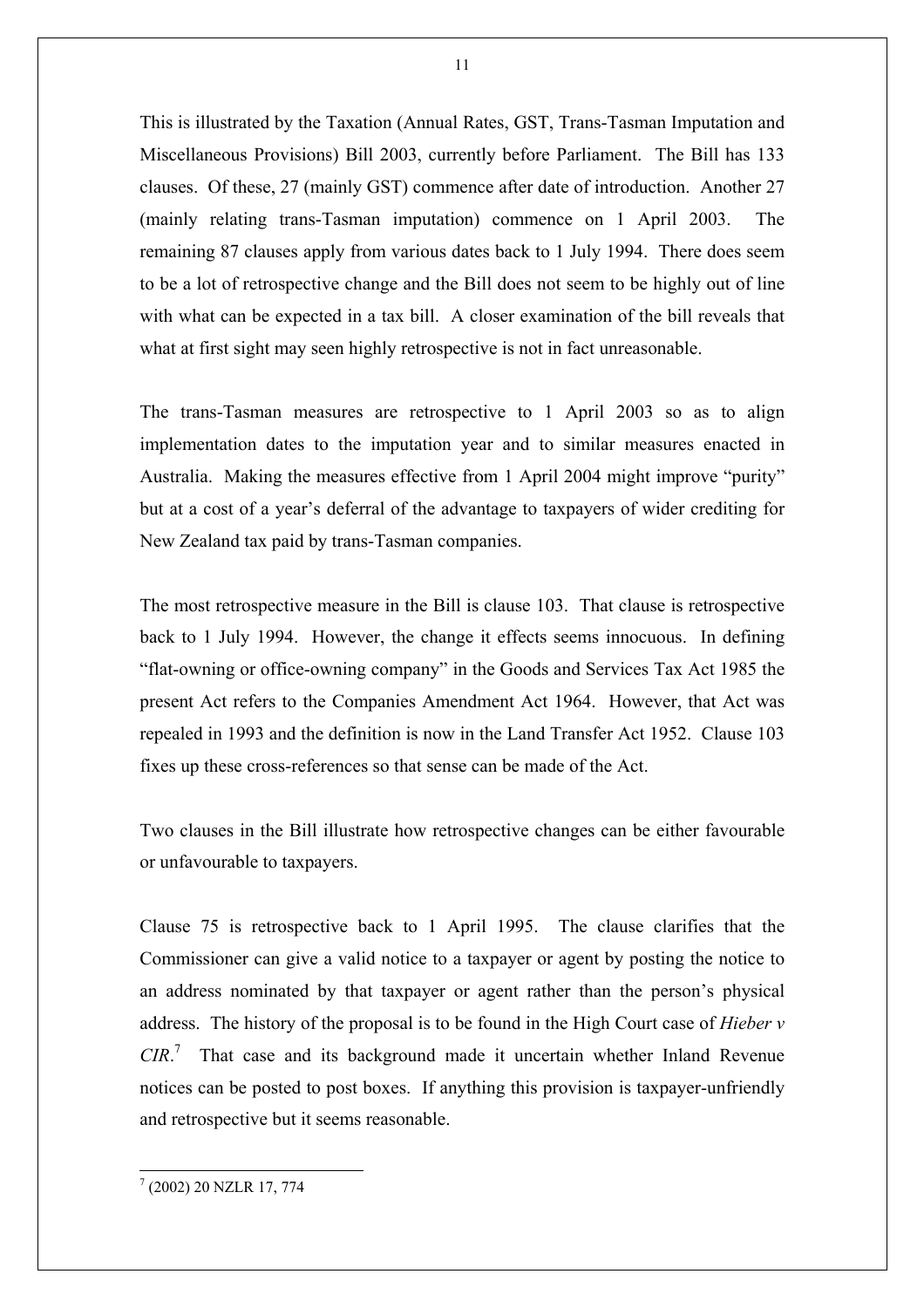Clause 95 is retrospective back to 1 April 1998, but is taxpayer-friendly. It deals with the situation where, as a consequence of the attribution of a net loss by a loss attributing qualifying company and the subsequent disallowance of deductions to the company and, therefore, the shareholders as well, shortfall penalties are charged to both the company and the shareholders. The clause will allow the shareholder to apply for a reduction in the penalty when the shortfall penalty charged to the company has been paid in full.

I think these examples illustrate that, at least in the tax area, retrospective legislation (defined as legislation that comes into effect prior to enactment) can produce a fairer, more just and more economically efficient result than blind adherence to a principle on non-retrospectivity. Whether any particular measure or not should be retrospective needs to be determined after a careful consideration of the costs and benefits of alternative implementation dates.

Some concern has been expressed about this approach to retrospectivty. Jan James and Nick Bland of Simpson Grierson, Auckland have written:

 "This retreat to a cost-benefit assessment creates a risk that retrospective legislation will become a tool of fiscal management, ultimately undermining the integrity of the tax system and the legal system as a whole.<sup>38</sup>

However, as outlined in officials' letter to FEC of 31 July 2001 (Annex A), officials' approach to retrospectivity is more sophisticated than a simply fiscal calculus. In that letter it is stated that officials agree that retrospective legislation can undermine our constitution and economic structure. However, officials interpret retrospectivity not narrowly, simply as legislation with a pre-enactment effect, but more broadly, as legislation that is contrary to the national and legitimate expectations of people. Such an interpretation allows for the complex economic environment in which tax law operates.

l

<sup>&</sup>lt;sup>8</sup> New Zealand Law Journal, October 2001 James, J and Blank,  $N - rT$ ax Update" – at 363.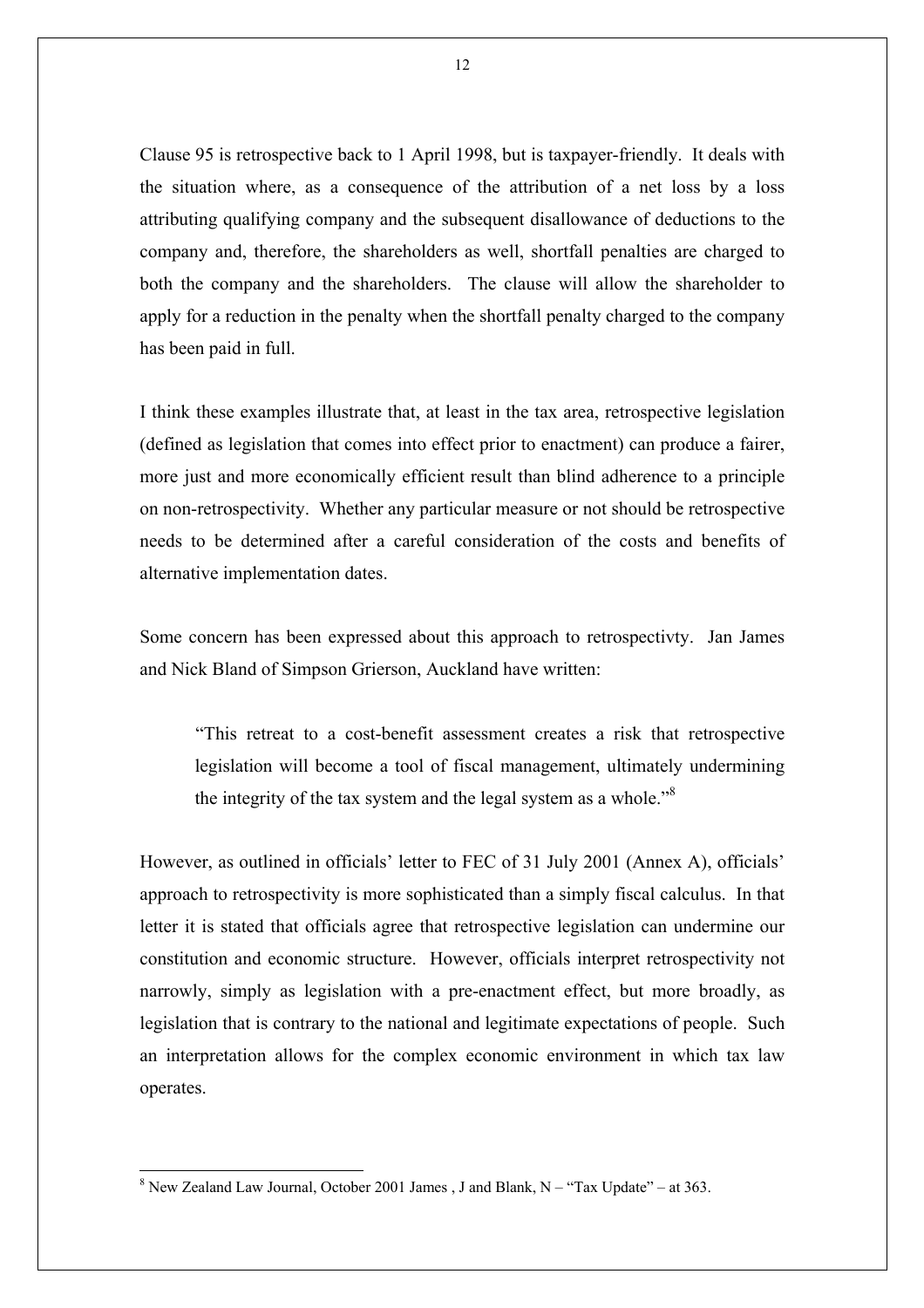It is legislated changes in expectations that really matter, not just changes in the legal words. Protecting expectations is seen as the best way of balancing the social and economic benefits of legal certainty with the social and economic costs of living with fixed tax law.

To be protected, however expectations must be rational and legitimate. A person may honestly believe that tax rates should never be increased and may act on that basis. However, in our society that is not a reasonable or legitimate expectation. Business must operate in an environment of risk. This includes the risk of changing markets, price levels, foreign exchange rates and so on. Certain tax changes are within this ambit of risk that should be expected. Among these are changes in tax rates.

The current tax bill illustrates the application of these guiding principles. It hardly seems a rational and legitimate expectation that you can avoid your tax liabilities by having notices sent to the address you nominated rather than your physical address. Clause 75 recognises this and is technically retrospective in effect. On the other hand, a person who invests in a loss attributing qualifying company can reasonably expect penalties if they take, say, an aggressive tax position. It is, however, reasonable to conclude that they would not expect a double layer of penalties. Clause 95 recognised this and proposes retrospectively to remove one level of penalty.

If it is accepted that it can be justified to have legislation with pre-enactment effect, the issue arises as to whether in such cases, other protections can be justified. The position adopted by officials is that this can be the case. Such protections may be termed carve-outs from pre-enactment effect.

Two forms of such carve-outs can be found in our tax legislation. The minimalistic form is a carve-out for judicial proceedings that have been instigated prior to introduction of the legislation. An example of this was the 1998 Taxation (Accrual Rules and Other Remedial Matters) Bill. In that case a taxpayer entered into a waiver of the time bar. The taxpayer later argued that the time bar waiver was invalid and any assessment was time barred. Clause 91 of the Bill clarified that time bar waivers were not invalid. However, prior to the legislation being introduced the taxpayer instigated judicial proceedings. In these circumstances the Select Committee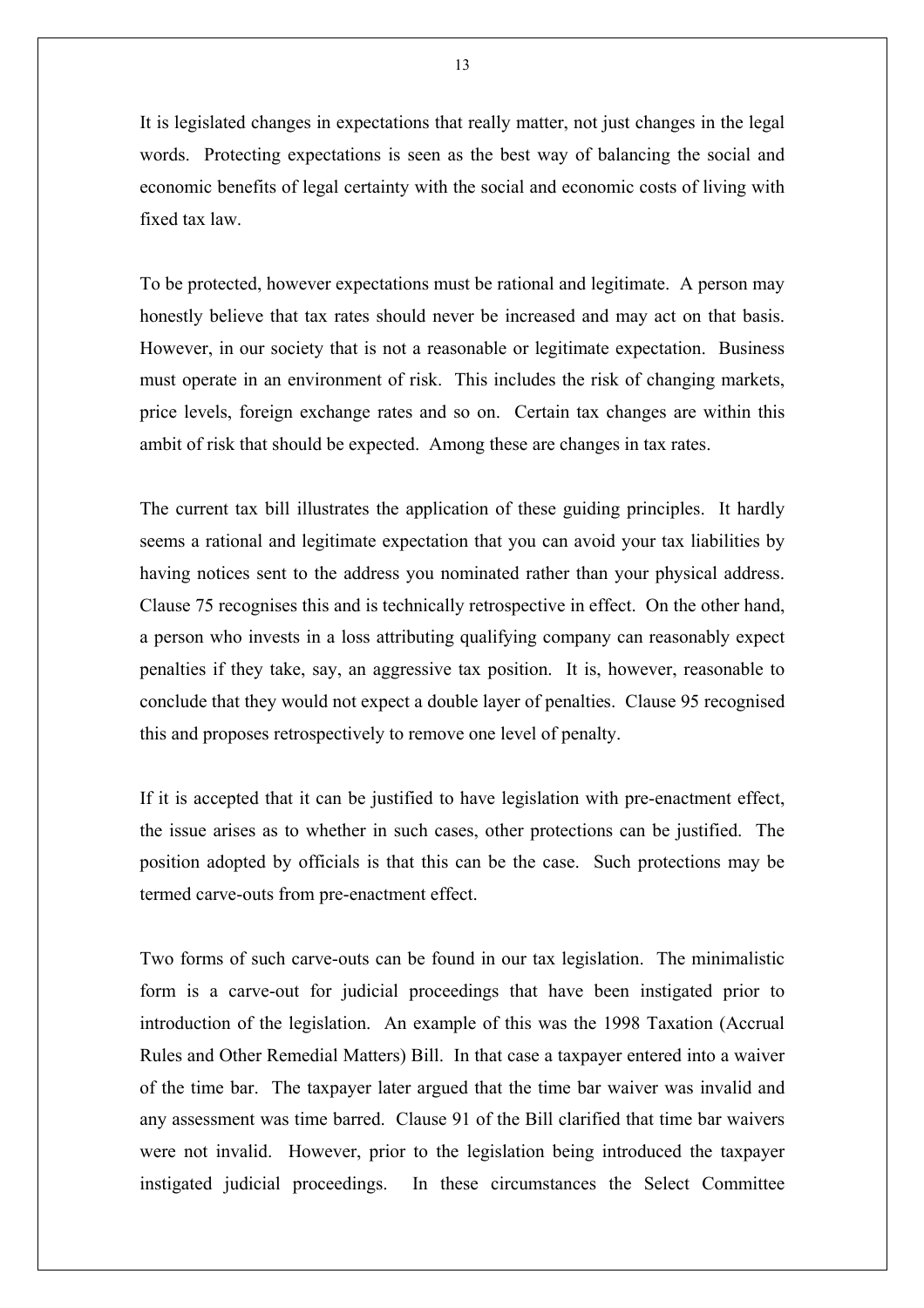amended the Bill so as to carve-out from clause 91 proceedings that had been instigated. This was seen as reflecting the spirit of section 27 of the New Zealand Bill of Rights Act 1990. This provides that litigation against the Crown will be dealt with according to the law in the same way as civil proceedings between individuals. One difficulty with this approach is that judicial proceedings are merely one part of the tax disputes process and it could be argued that similar protection should be given to all phases of that disputes process.

Such protection is achieved by the more common form of carve-out, which is to exclude from legislation with pre-enactment effect those taxpayers who have previously adopted the position that the legislation overturns. This is usually evidenced by the fact that the taxpayer has filed a return on the basis of an interpretation of the law that is being overturned or issued a notice of proposed adjustment on that basis.

The rationale here is that taxpayers who enter a transaction and file a return on the basis of a certain interpretation of the law can be reasonably concluded to have acted on the rational and legitimate expectation that the law will not change. It has proved more difficult to apply this principle in the case of GST. That is because a refund for GST input credits can arguably be claimed up to eight years after the transaction has taken place. In other words the transaction can take place with the taxpayer having one expectation but being later able to claim refunds on the basis of a different interpretation of the law.

This situation arose with the Taxation (Annual Rates, Taxpayer Assessment and Miscellaneous Provisions) Bill 2001. That bill retrospectively blocked GST refunds affecting inbound tour operators and educational institutes. For the reasons given above, the legislation did not change the law for those who had already received refunds but did so for others, including taxpayers who had lodged claims with Inland Revenue.

This is a limitation of the carve-out approach. Another limitation is that it can be seen as protecting those who take the most aggressive interpretation of the law. On the other hand it can be useful in differentiating between those who had a rational and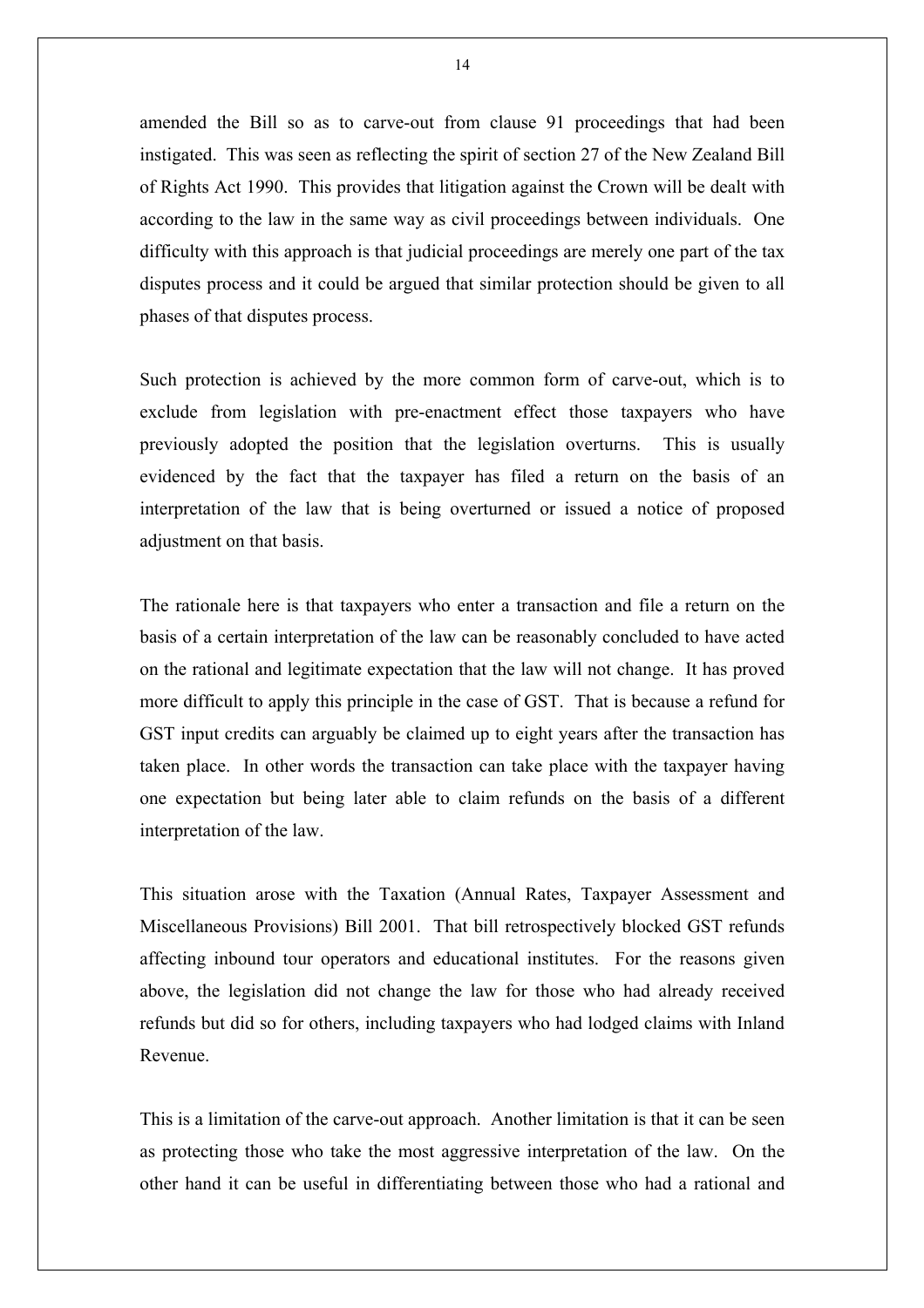legitimate expectation of the law from those who stood to gain a windfall from a change in the generally accepted interpretation of the law.

#### **5. Ministerial announcements**

In some jurisdictions it is common for tax policy initiatives to be announced with legislative proposals following, sometimes years later. The eventual legislation can then be backdated to the date of announcement. As a result tax advisors are required to advise clients on the basis of Ministerial press statements. Obviously such statements are not written by legislative drafters and are aimed at the general rather than a technical audience. It must therefore be a daunting task to proffer technical advice on complex transactions on the basis of law conveyed through press statements.

New Zealand has not adopted this approach to tax policy. Under the generic tax policy process most policy measures advance through an extensive consultation phase before final Ministerial decisions are made. Further consultation on the form of the legislation is carried out through the parliamentary select committee process.

Inevitably there are times when a more rapid response is required than the normal generic tax policy process allows. For example, an avoidance opportunity is identified that cannot be the subject of consultation without alerting everyone to the opportunity and exposing the tax base to unacceptable risk. In such cases the normal response is to announce a proposed response quickly, followed by legislative details that are effective from date of announcement (with any appropriate grandparenting provisions). An example as the petroleum mining measures mentioned in section 3 above.

There have been two recent variations from this approach. The first of these was the statement by the Minister of Finance and Revenue, Hon Dr Michael Cullen, of 26 May 2003, that the law would be amended so that masthead transactions as contemplated by Fairfax would not have the beneficial tax effects they have under existing law. The second was the Minister's statement, of 6 August 2003, that the law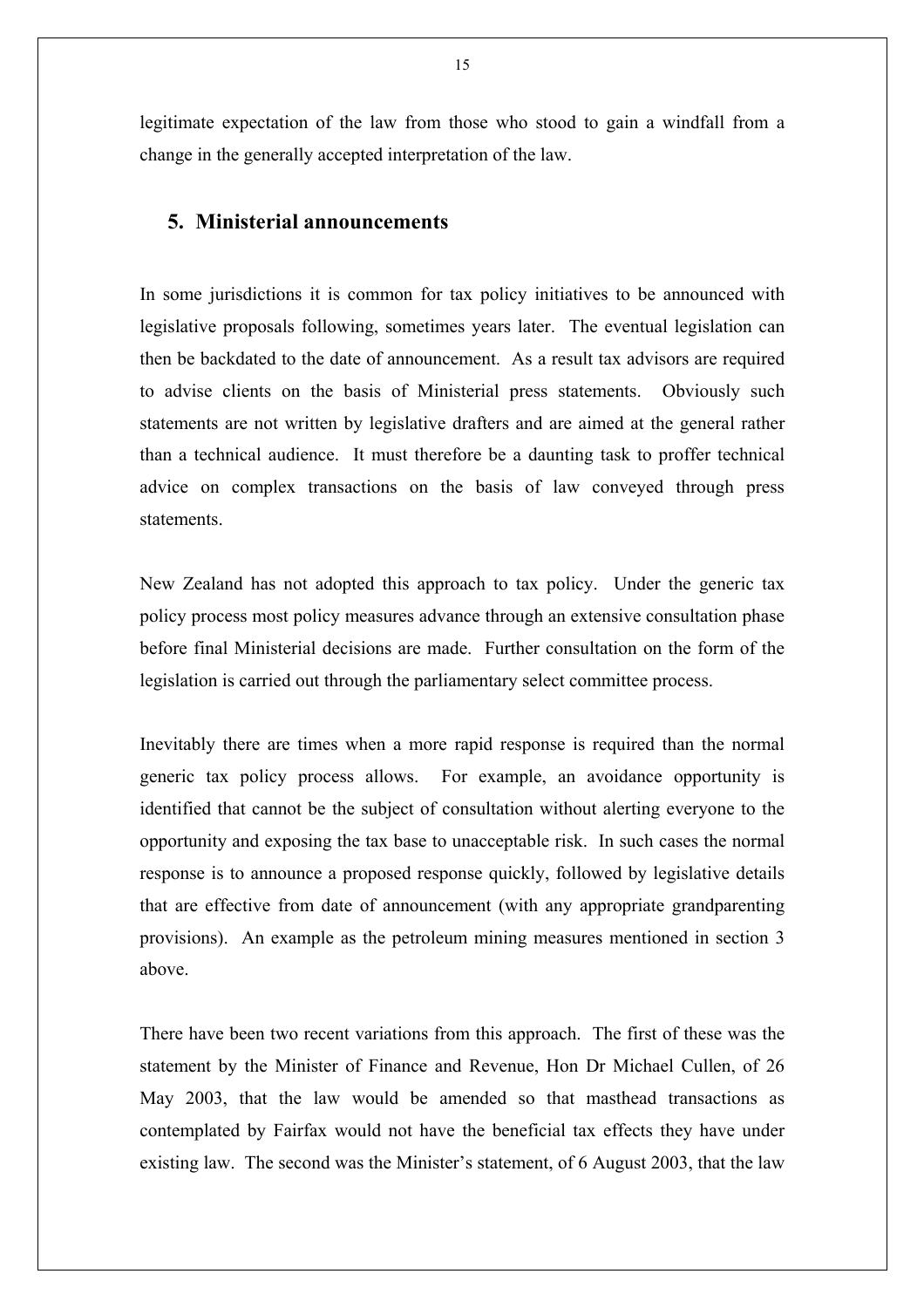will be amended to ensure that tax is levied on New Zealanders investing in Australian unit trusts in a manner that might allow them to derive, in effect, tax-free New Zealand sourced income.

 These instances should not be seen as a fundamental change in the way New Zealand tax policy is developed. They are in fact a product of the government's adherence to that process. In both cases the government faced a significant and growing, widely publicised degradation of the tax base by transactions that were clearly contrary to policy intent. In dealing with this situation in a responsible way the government faced the options of:

- an announcement followed by consultation leading to legislation, or
- early legislation without the opportunity for consultation, or
- consultations followed by retrospective legislation.

Any other options exposed the tax base to an unacceptable risk. The government chose the first of these options. In the future officials are likely to advise a similar course of action in similar circumstances. It is not expected, however, that this will result in a general move to legislation by press statement. The responses in these cases were specific to their circumstances.

#### **6. The tax advisor as soothsayer**

The life of a tax advisor would be easier if tax law never changed. Given the need for tax law to be adapted to changes in the economy and practice, that is not the case and is never likely to be. Moreover, for the reasons outlined above, an advisor cannot assume that all tax laws will be effective only from after date of enactment. Even if law changes have a post-enactment effect they can still impact on prior transactions.

Managing change and risks is an inherent part of operating any business. Along with changes in markets, prices, foreign exchange, regulations and so on, business do have to consider and manager the risk of tax law changes. It thus seems to be a key role of the professional tax advisor to assist business in this area.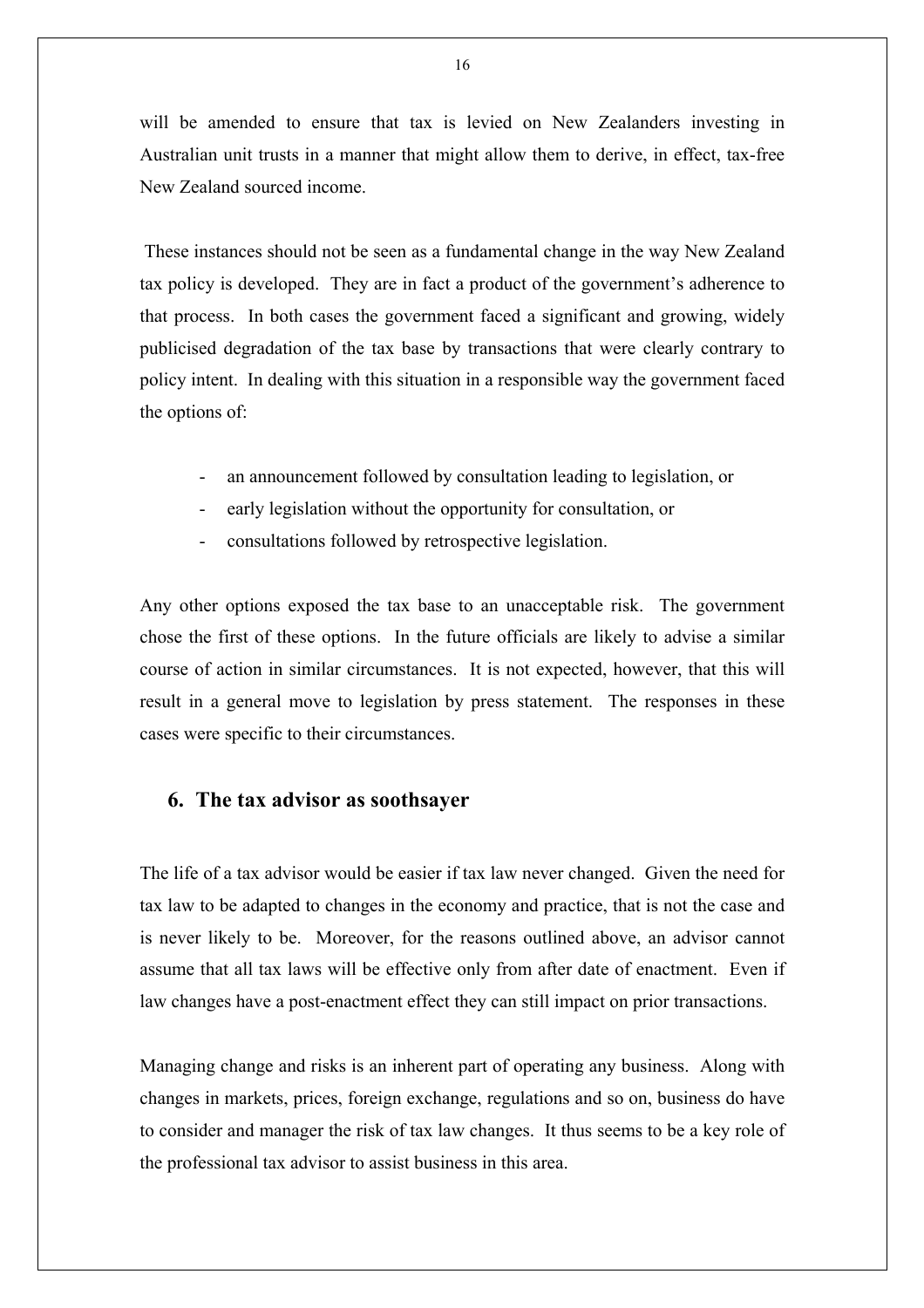The first issue that needs to be considered is whether aspects of the law affecting a client are likely to change. Overall, New Zealand has a very open tax policy process. Part of that is having a publicised and transparent work programme. The consultative process should ensure that the rationale for and direction of policy changes are known and understood. This gives a good basis for anticipating tax policy change.

Not all tax policy changes can be clearly signalled in advance. For some measures early signalling would defeat their objective of maintaining the tax base. An astute advisor should nevertheless be able to gauge the potential for legislative change by considering the extent to which a particular opportunity provided by current legislation is clearly contrary to the policy intent and the extent of the fiscal risk it poses. The fiscal risk is measured not just by the one transaction but by the ability of the transaction to be replicated in other cases. Hence the extent to which the opportunity is widely known is relevant.

The point here is that the tax policy work programme is full. New issues will be accorded high priority according to the extent to which measure support overall government policy (such as the growth and innovation framework) and the extent to which the measures are fiscally important. Any opportunity an advisor sees that is clearly contrary to policy intent and that has potential fiscal implications of more than, say, \$50 million per annum is likely to be considered a very high priority by officials.

Of course officials can only recommend remedial legislation when they themselves know of opportunities. Over the last half dozen years we have added considerably to our ability to gather information from other areas of Inland Revenue and from other sources. For example, you can assume that any ruling application has been carefully considered for policy implications. As a rule it seems reasonable to assume that what is generally known in the professional community is also known to tax policy advisors.

If you consider that a law change is possible, the next issue is whether that change would be retrospective, grandparented and/or subject to a carve-out.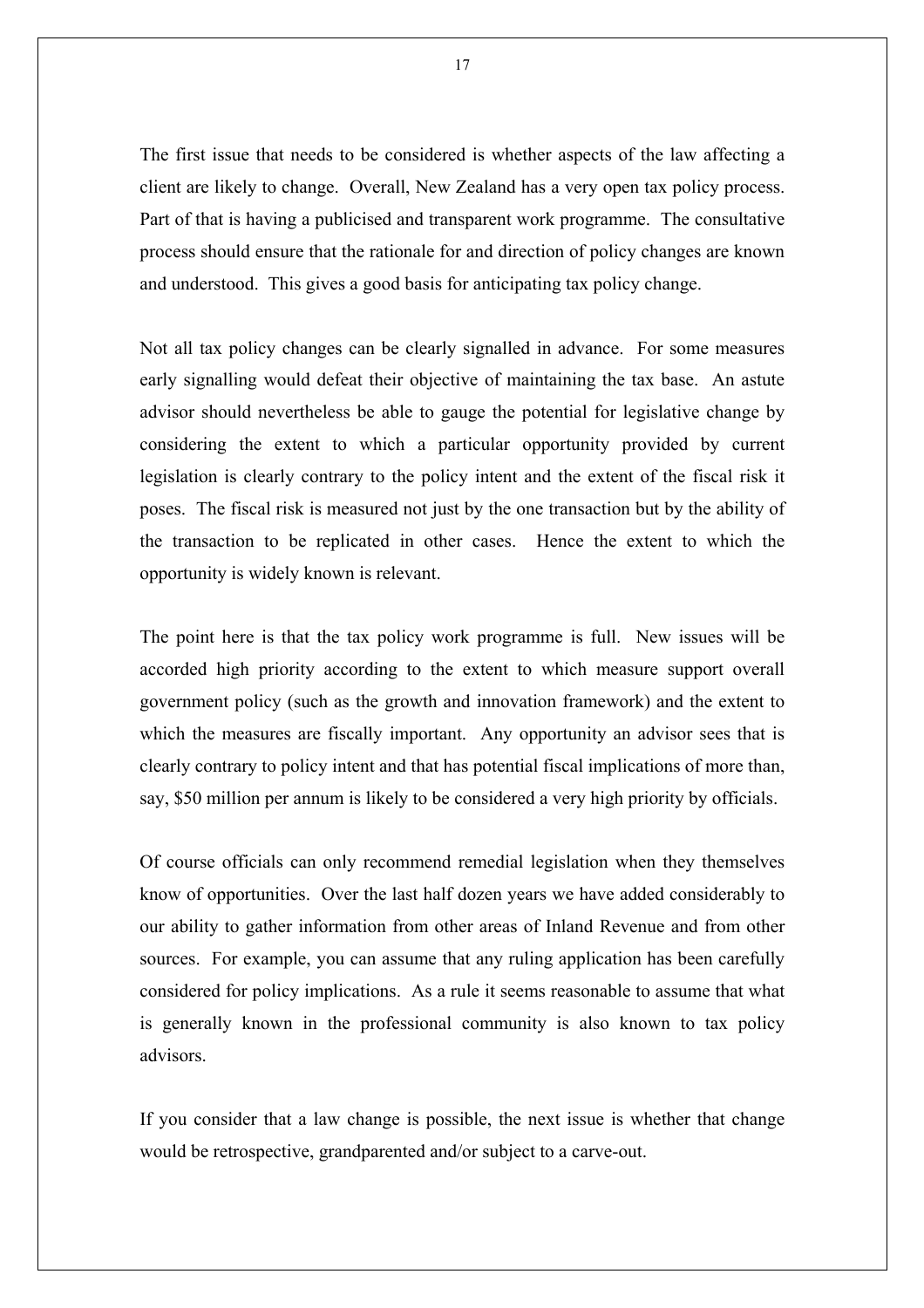As a general rule the government will propose prospective legislation. Such legislation can, however, still affect existing transactions especially if there are no grandparenting provisions. Such provisions are normally proposed for short-term transactions where the distinction between an unaffected completed transaction and a transaction in the process of completion lacks substance.

As experience has demonstrated, governments cannot rigidly maintain a rule of prospective legislation only without producing results that undermine the objectives of fairness and economic efficiency. Legislation that has pre-enactment effect has been , and will undoubtedly remain, part of our process. First, there is the case where quick action is required but consultation is desirable. In such a case the law will often be effective from date of announcement. Beyond that, officials will recommend legislation with pre-enactment effect, when this seems to be the best way to maintain the rational and legitimate expectations of the operation of the law. That is so whether the retrospective legislation is taxpayer friendly or unfriendly. A carve-out from retrospectivity can be justified where this best targets the rational and legitimate expectations of a sector of taxpayers.

Finally, when considering grandparenting, retrospectivity or carve-outs, officials will be more inclined to recommend more generous treatment for taxpayers the less the change corrects something that is clearly contrary to policy intent.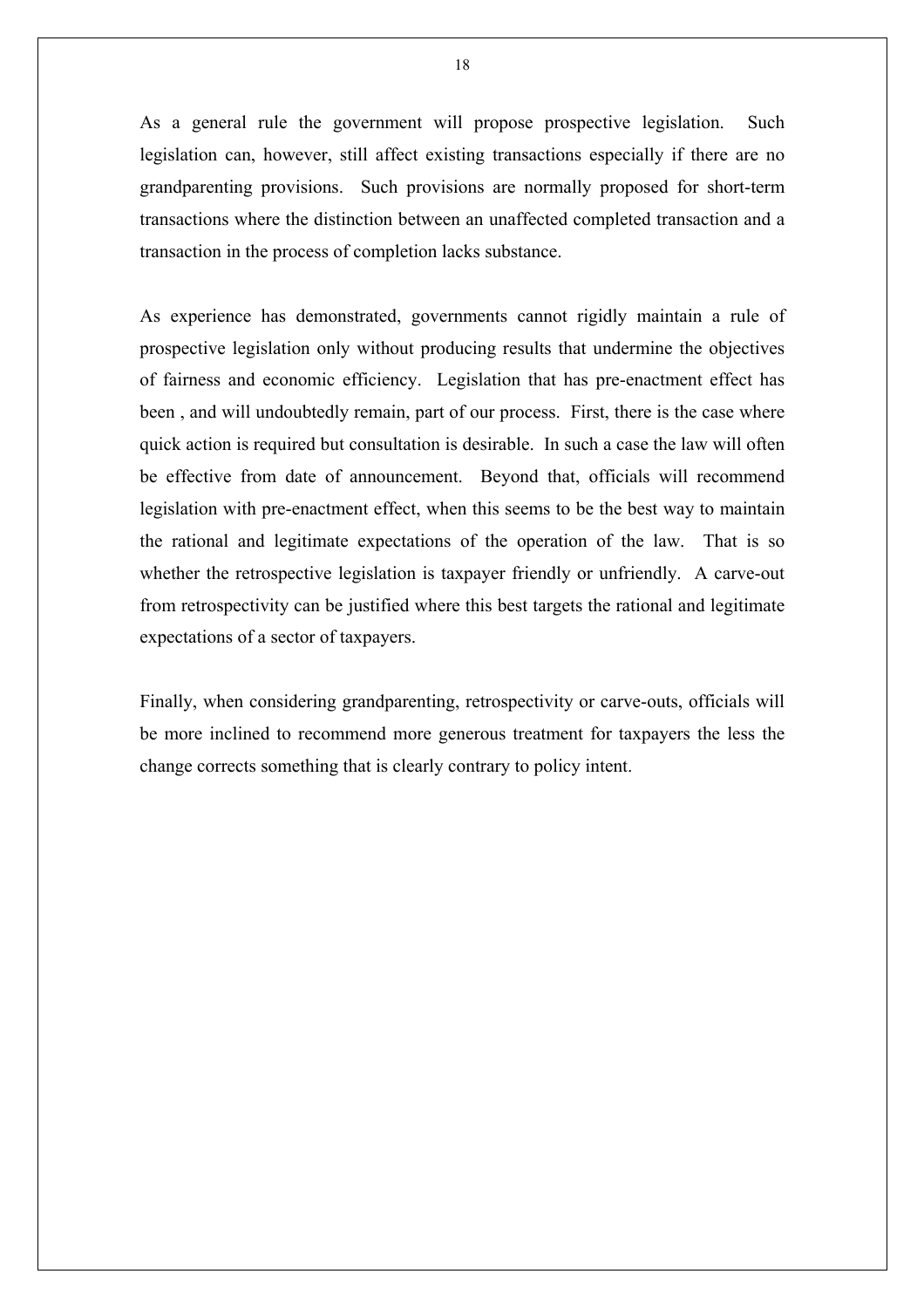### **ANNEX A**

#### **Officials' letter to FEC**

31 July 2001

The Chair Finance and Expenditure Committee Parliament House **WELLINGTON** 

## **Taxation (Annual Rates, Taxpayer Assessment and Miscellaneous Matters) Bill – retrospectivity**

1. At the Committee's meeting on 25 July, official advisors were requested to produce an outline of our views on retrospectivity for discussion at the Committee's meeting on 1 August. This is set out below. In short our views are that retrospective legislation is legally valid. However, retrospective legislation can undermine the rule of law and in doing so (especially in tax and commercial matters) can incur significant economic costs by undermining private property rights and thus creating investment uncertainty. Given these concerns it might be tempting to adopt a simplistic rule such as all retrospective legislation is repugnant. However, it can be shown that adopting such a rule can lead to inequities and the mischiefs such a rule aims to prevent. We agree that Parliament should only enact retrospective legislation with care and caution but as in many areas of public policy retrospective legislation can be justified where the benefits outweigh the costs. Parliament needs to consider whether the benefits of the proposed retrospective legislation outweigh the costs in this case.

2. This note first outlines what is being proposed in terms of retrospectivity. It then summarises what seem to be the key arguments of the Chen, Palmer and Partners' opinion (attached to the Ernst Young submission) and considers those arguments in the context of the proposed legislation.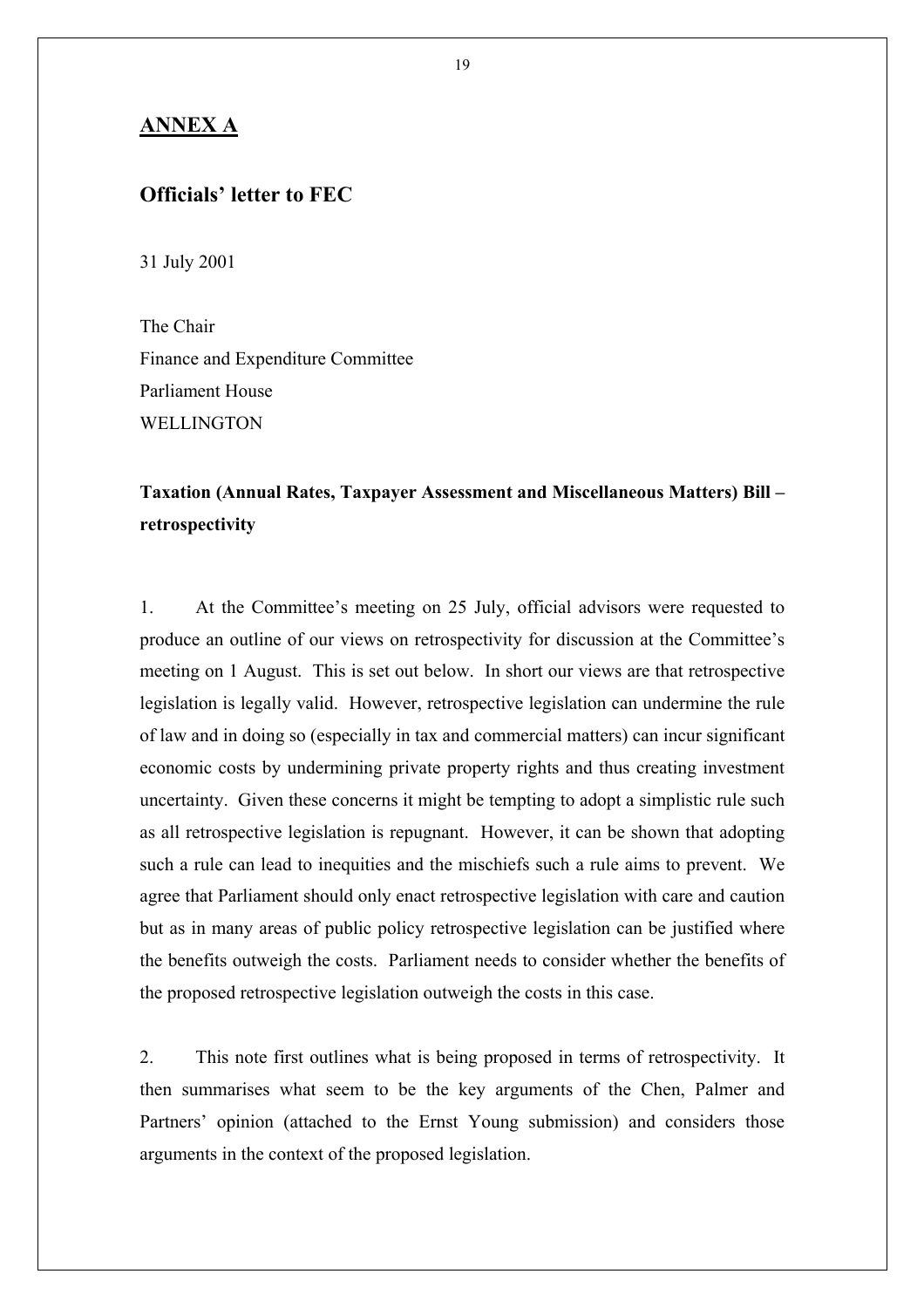#### **What is proposed**

3. Since May 1999 the legislation has been clear that GST is levied on supplies to non-residents where the benefit of that supply will be enjoyed in New Zealand. Examples are supplies to a non-resident parent of education for a New Zealand student and supplies to a non-resident tourist operator for hotel and other services to a tourist in New Zealand. Background papers released to the Committee make it clear that this was always the policy intent of GST since its introduction in 1986. Evidence to the Committee suggests that this was generally accepted to be the position by tax advisors and the private sector with respect to foreign students and tourists. That is why GST was paid in those cases in most instances. However, in 1995 the Court of Appeal reached a decision on advertising expenditure and this was interpreted as creating doubt as to whether foreign students and tourists supplies were liable to GST. Refund applications for foreign tourist supplies were first known to be received by Inland Revenue in 1998 and for tourists in late 1999.

4. The proposed legislation applies the legislative amendment made in 1999 back to 1986 when GST was introduced for taxpayers seeking to change a position in an earlier return. This retrospective legislative change would not apply to those who have received refunds or those who may have previously not paid GST (zero-rated) on their supplies. Such taxpayers will be subject to the law as it already stands. Inland Revenue's view of the law as applied to specific arrangements entered into by taxpayers is that this would mean that refunds paid on student fees would still be valid but that tourist operators who have received refunds or who have zero-rated supplies will still be required to pay GST. The latter issue may result in litigation whether or not the proposed legislation is enacted.

#### **The Chen, Palmer and Partners' Opinion**

5. The opinion defines retrospective legislation as "legislation which changes the law relating to a situation backwards in time from the time the legislation is enacted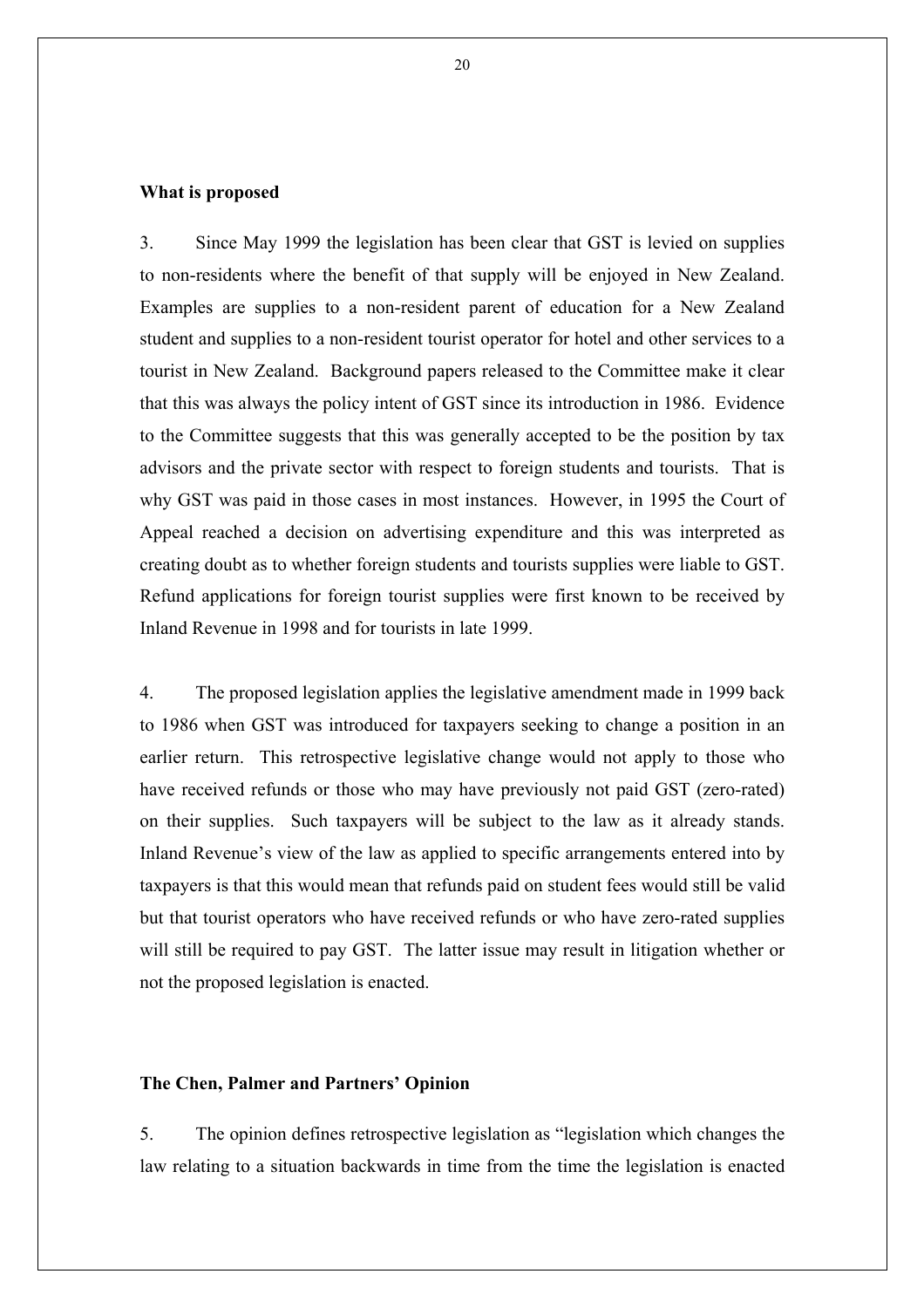by Parliament' (para 1). It agrees that such legislation is lawful (para 5) but argues that it is "repugnant to the rule of law" (para 51) that requires "certainty, generality and equality". Certainty means that the law should be "prospective, open and clear" (para 16) while generality and equality mean that the law should treat like people alike. The argument here may be summarised as contrasting two forms of state. Under the rule of law people cannot have their property or liberty challenged otherwise than in accordance with known rules. The alternative is arbitrary and capricious administration under which neither liberty nor property is secure. In New Zealand the rule of law is a fundamental aspect of our constitution. We would add that it underpins not only our constitution but also our economic structure since the certainty of property rights created by the rule of law is essential for investment and economic activity.

6. This leads Chen and Palmer to the conclusion that retrospective legislation is "seldom justified" – para 5 and 19. The use of the term "seldom justified" suggests that Chen and Palmer agree that retrospective legislation is sometimes justified although they do not expand on the circumstances where this might be the case.

7. Officials agree with the constitutional and economic importance of maintaining the rule of law as outlined by Chen and Palmer. We also agree that retrospective legislation can undermine this and thus requires careful consideration and justification. However, it is clear that retrospective legislation can be justified in some circumstances. The issue is whether this is such a case.

#### **What is retrospectivity and is it ever justified?**

8. The need to examine proposed retrospective legislation according to its effects rather than condemn all legislation that can be labeled as retrospective is demonstrated by the jurisprudential debate as to what is meant by retrospective legislation. The literature points out considerable difficulties with the Chen and Palmer definition that turns on whether the legislation operates before enacted. It has been pointed out that in a sense no legislation is backward looking in this way in that all legislation operates prospectively. It will be applied by a court (or a punishment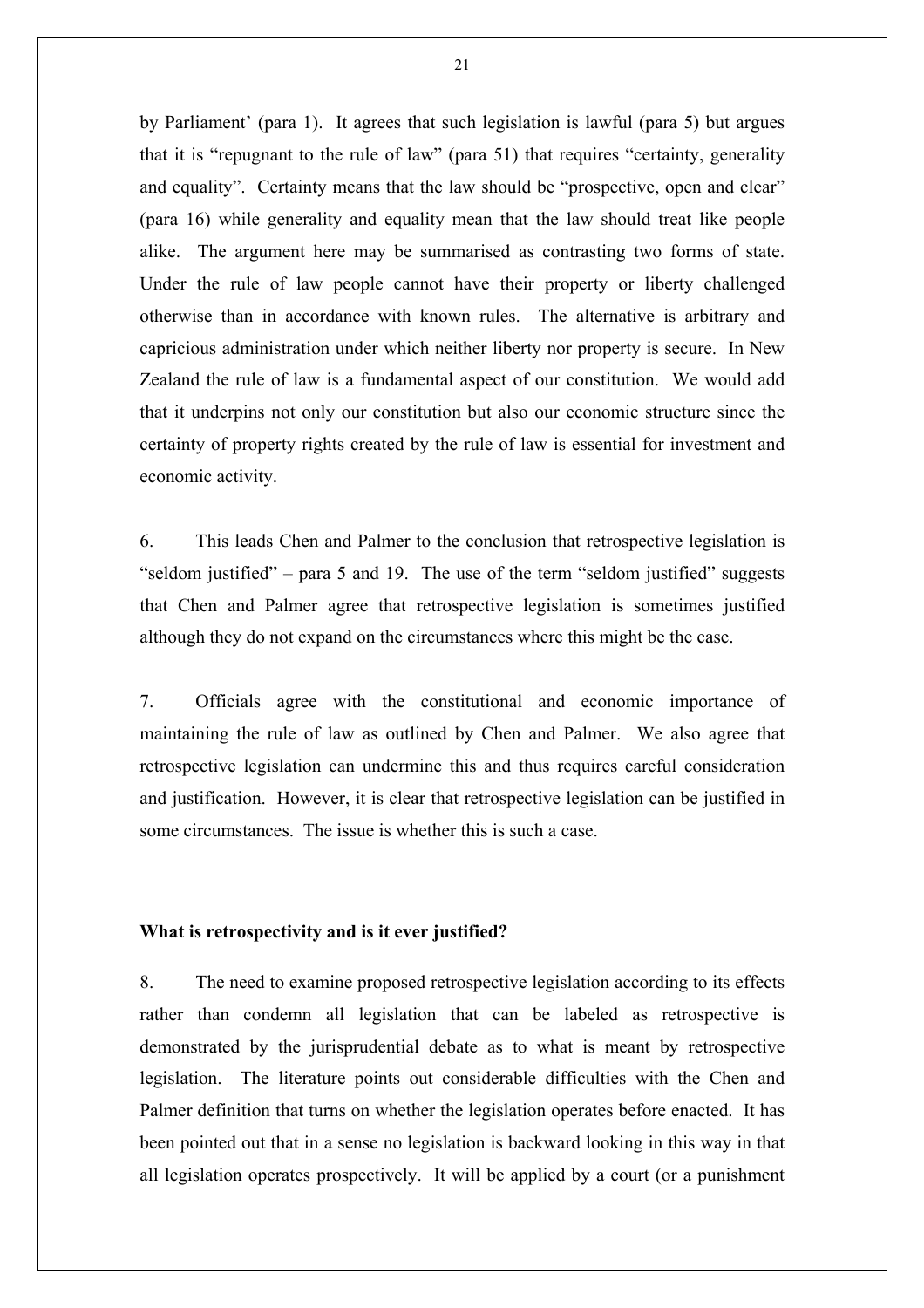given) at a future date, not a past date. On the other hand, if retrospective legislation is seen as legislation that affects or varies any extant right or obligation, then most legislation will be retrospective in that the variation of rights and obligations is what legislation is about. This leads to the view that the rule of law requires clear and unambiguous laws, that are known to everyone, that are uniformly applied and that never change. While this may be a rule of law ideal, it is clearly impractical and profoundly undemocratic. For one thing it requires that no new laws ever be enacted. Interestingly, this is the view of G de Q Walker who is quoted with approval by Chen and Palmer.

9. Even a less strict form of the definition of retrospective legislation has difficulties. For example, any law that affects a prior action of a person may be said to be retrospective. Retrospective legislation is then seen as legislation that alters the future legal consequences of past events. However, this would mean that tax rates could never change (up or down) because people are likely to have made decisions (such as how much education to invest in) based on existing tax rates. People are also likely to have entered transactions giving rise to future profits based on extant tax law and rates. It would under this definition be retrospective to ever change those.

10. A third definition of retrospectivity that attempts to avoid the above problems is that retrospective legislation is legislation that defeats the rational and legitimate expectations of those to whom the law applies. The analysis is that under the rule of law people should be able to rely upon the law (and not official whim) to guide them in their actions. The problem with such a definition is that it is not clear-cut. It relies upon a judgement as to what is a rational and legitimate expectation. It is difficult to argue that an expectation that tax rates will never alter falls into this category, although some people may base decisions on such an expectation. There is debate as to whether retrospective anti-avoidance law falls into this area. It is argued that changes to bring anti-avoidance activity into the tax net can guide people not to push the boundaries of tax law too far and that there should be no legitimate expectation that such activity should be protected.

11. While the last definition does suffer from this defect it does force the analysis to turn away from labels to the key issue which is whether what is being proposed is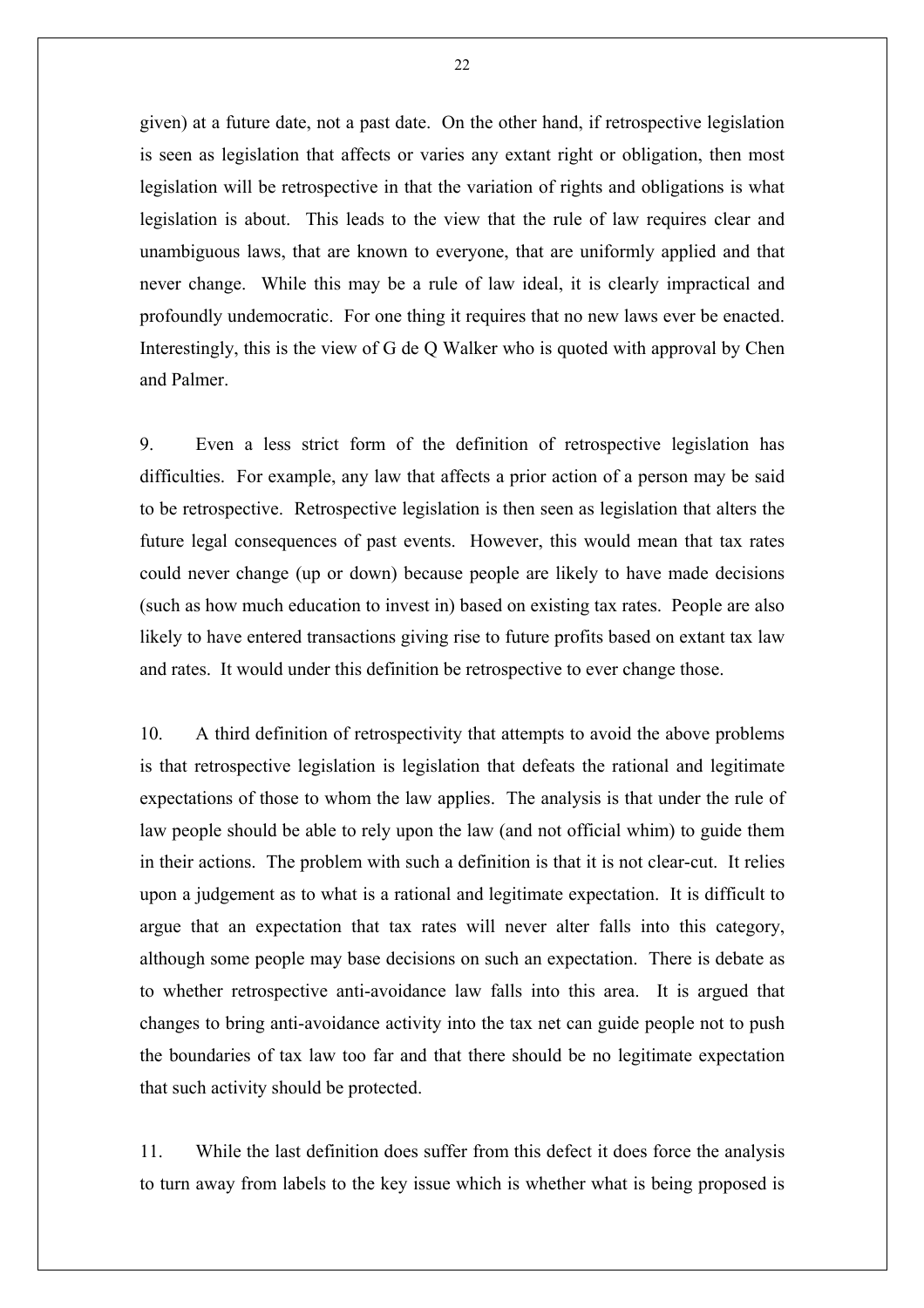good or bad policy. Officials agree that for constitutional and economic reasons the rational and legitimate expectations of people should not be overturned by new legislation lightly. However, there are cases where that can be justified in policy terms by wider benefits.

12. In this bill submitters have argued in favour of legislation retrospectively allowing corporate interest deductions and transfers of tax credits. It is argued that this is favourable to taxpayers and therefore an appropriate retrospective change. However, to the extent to which such a change would be of practical effect by way of relieving a tax liability that would otherwise exist, it would be favourable to the taxpayers receiving such a benefit but unfavourable to all other taxpayers who would have to make up any shortfall in tax revenue.

#### **Application to the Bill**

13. In our view all legislation that can be seen as having retrospective effect should be enacted only with caution. Not overturning the rational and legitimate expectations of those who have entered transactions at the time the transactions were entered into seems a useful guide. The principles were set out in one of our previous reports to the Committee that read as follows:

"In general, retrospective tax legislation is and should be avoided. Retrospective changes to tax rules undermine perceptions of fairness of the tax system, and thus voluntary compliance, and have economic costs in that the effect of investment and other decisions become more uncertain. Nevertheless, it is recognised by the Legislative Advisory Council and others that in the tax area, as in other areas, these considerations need to be balanced against other policy concerns on a case by case basis. In some cases it can be fairer and add certainty for legislation to be retrospective. The classic example is the correction of an incorrect cross-reference.

"Considering concerns in this balanced way can sometimes lead to the conclusion that significant changes to the law should be retrospective. For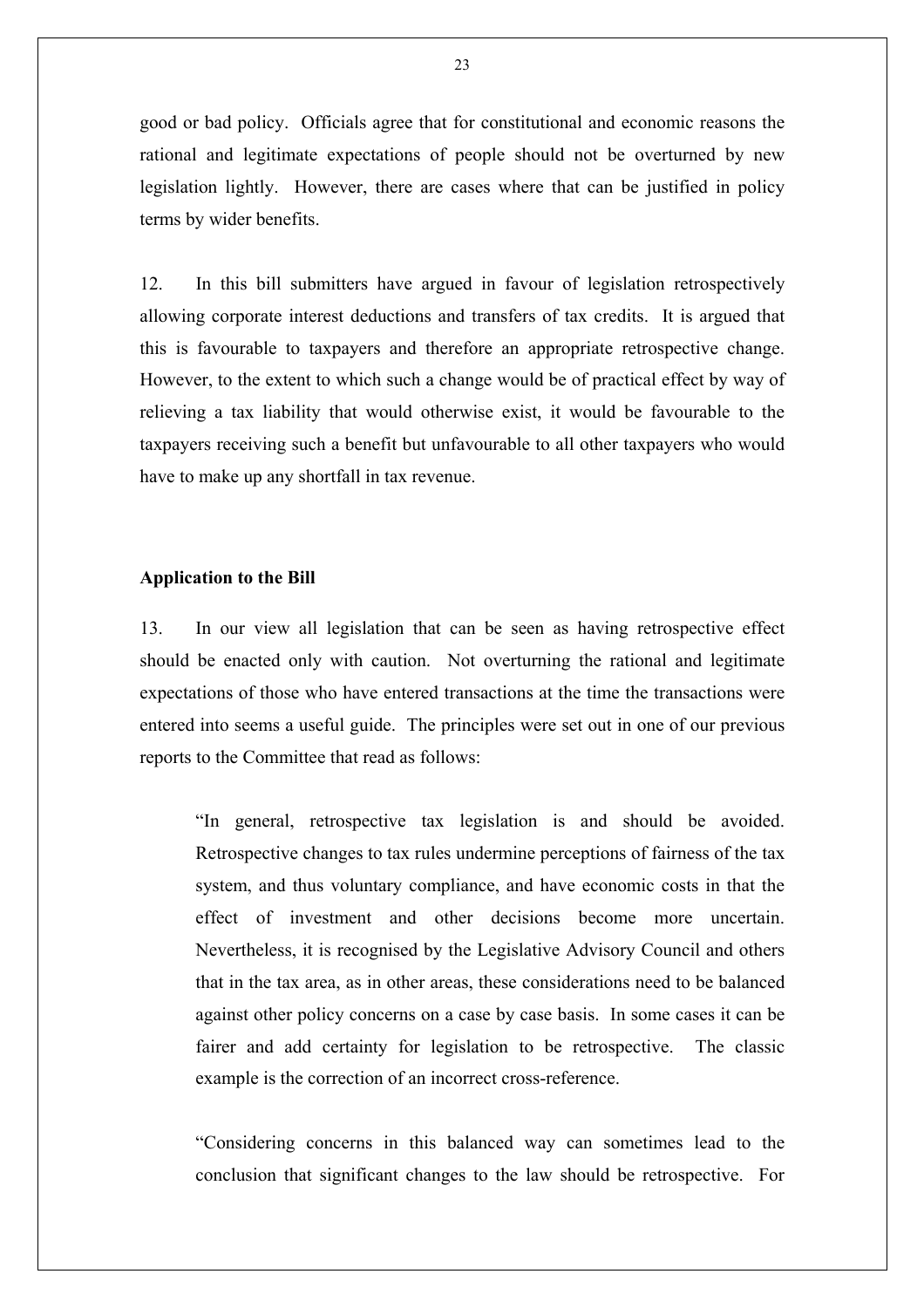example correcting major base maintenance concerns is often achieved by making remedial legislation effective from the date of announcement, which is generally the date of introduction of the bill. In such cases the reasoning is that people are given notice of the change and, therefore, should not rely on the law that it is proposed to change.

"On more rare occasions greater retrospectivity seems justified. This is where the policy intent of the legislation is seen as being clear but the legislation does not achieve it, and the result is a significant hole in the tax base or a significant unintended tax impost on taxpayers. A recent example was the retrospective repeal of duty on credit card transactions enacted as part of the Taxation (Remedial Provisions) Act 1998 (No 7). The rationale is that there is in such cases greater unfairness and uncertainty in not changing the law retrospectively than in doing so prospectively. When legislation has an adverse effect on taxpayers, the general practice has been to protect those who have relied on the law that is being retrospectively changed. The change in law is not applied to those who have demonstrated that they have relied on the old law by taking some action such as filing a return on that basis."

14. In most cases schools and tourist operators when they entered into supply transactions expected GST to be payable. This is clear from the Ernst Young submission. GST was paid and returns filed on that basis. The best evidence that people entered into transactions on the basis that no GST would be charged on supplies is that they filed GST returns on such a basis. In terms of the PricewaterhouseCoopers submission these are those that "acted bona fide on the basis that the supply was zero-rated". The proposal is to not change the law in those cases. Those who have zero-rated their supplies will be able to rely upon unchanged law in any dispute with IRD. In addition, any taxpayer that has already received a refund (whether or not IRD considers that they remain entitled to it) will be able to continue to rely on existing law.

15. The proposal thus seeks to protect from legislative change those that can be said to have a rational and legitimate expectation as to the law while still protecting